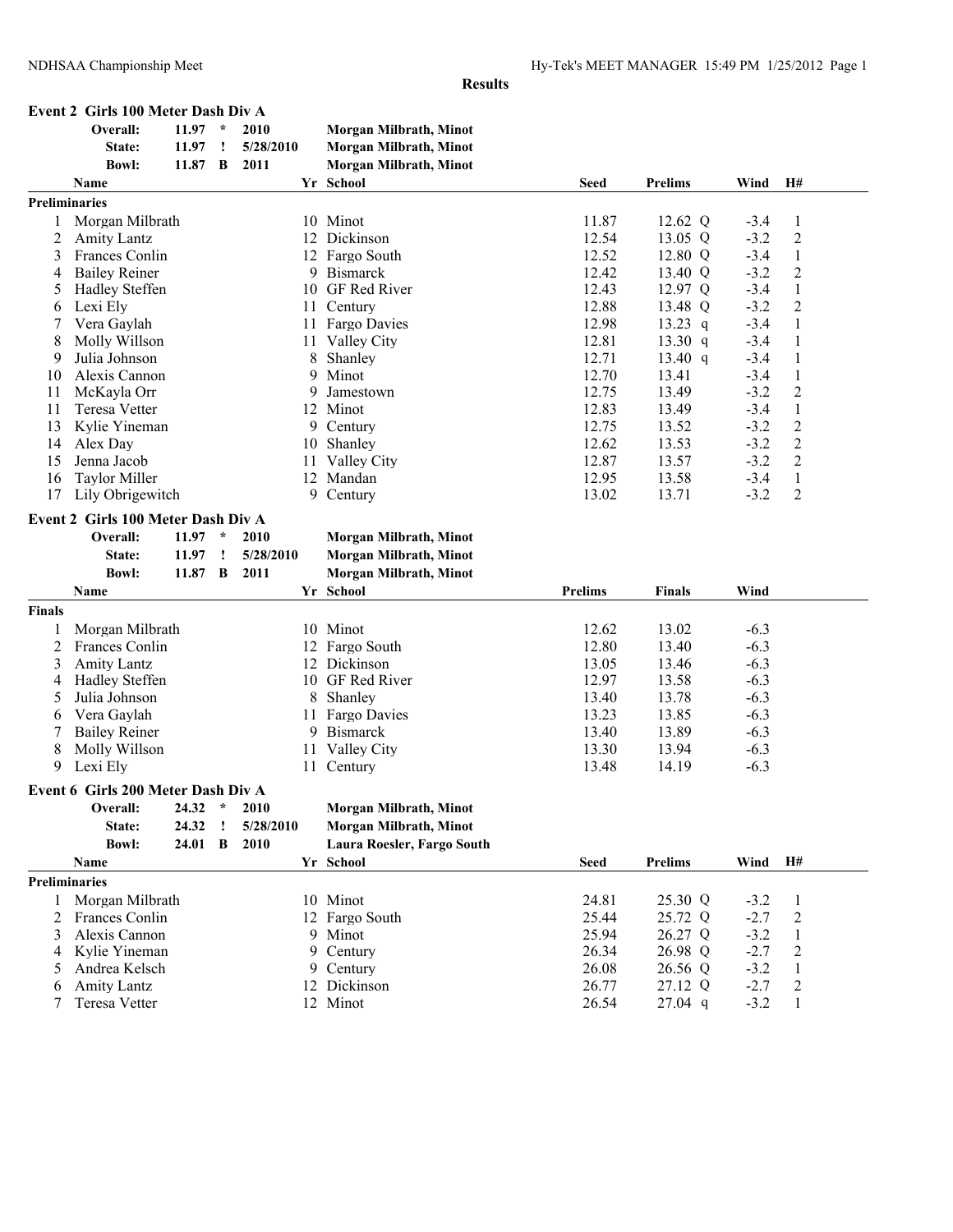|                      |                                                     |           |              |           |    | <b>Results</b>                |                |                |                  |                |
|----------------------|-----------------------------------------------------|-----------|--------------|-----------|----|-------------------------------|----------------|----------------|------------------|----------------|
|                      | Preliminaries  (Event 6 Girls 200 Meter Dash Div A) |           |              |           |    |                               |                |                |                  |                |
|                      | <b>Name</b>                                         |           |              |           |    | Yr School                     | <b>Seed</b>    | <b>Prelims</b> | Wind             | H#             |
| 8                    | Afure Adah                                          |           |              |           |    | 8 Shanley                     | 26.14          | $27.14$ q      | $-2.7$           | $\overline{c}$ |
| 9                    | Vera Gaylah                                         |           |              |           |    | 11 Fargo Davies               | 27.44          | $27.45$ q      | $-2.7$           | 2              |
| 10                   | Molly Willson                                       |           |              |           |    | 11 Valley City                | 27.34          | 27.45          | $-3.2$           | 1              |
| 11                   | Carmen Ross                                         |           |              |           | 8  | Fargo North                   | 27.04          | 27.54          | $-3.2$           | $\mathbf{1}$   |
| 12                   | Lily Obrigewitch                                    |           |              |           | 9  | Century                       | 26.57          | 27.90          | $-2.7$           | $\overline{2}$ |
|                      | Event 6 Girls 200 Meter Dash Div A                  |           |              |           |    |                               |                |                |                  |                |
|                      | Overall:                                            | 24.32     | $\star$      | 2010      |    | <b>Morgan Milbrath, Minot</b> |                |                |                  |                |
|                      | State:                                              | 24.32     | $\cdot$      | 5/28/2010 |    | Morgan Milbrath, Minot        |                |                |                  |                |
|                      | <b>Bowl:</b>                                        | 24.01     | $\mathbf{B}$ | 2010      |    | Laura Roesler, Fargo South    |                |                |                  |                |
|                      | Name                                                |           |              |           |    | Yr School                     | <b>Prelims</b> | <b>Finals</b>  | Wind             |                |
| <b>Finals</b>        |                                                     |           |              |           |    |                               |                |                |                  |                |
| 1                    |                                                     |           |              |           |    | 10 Minot                      | 25.30          | 25.82          | $-5.6$           |                |
| 2                    | Morgan Milbrath                                     |           |              |           |    |                               | 25.72          | 26.53          |                  |                |
| 3                    | Frances Conlin<br><b>Teresa Vetter</b>              |           |              |           |    | 12 Fargo South<br>12 Minot    | 27.04          | 27.82          | $-5.6$<br>$-5.6$ |                |
| 4                    | Andrea Kelsch                                       |           |              |           |    | 9 Century                     | 26.56          | 27.91          | $-5.6$           |                |
| 5                    | Amity Lantz                                         |           |              |           |    | 12 Dickinson                  | 27.12          | 27.92          | $-5.6$           |                |
|                      | Kylie Yineman                                       |           |              |           |    | 9 Century                     | 26.98          | 28.14          | $-5.6$           |                |
| 6<br>7               | Alexis Cannon                                       |           |              |           |    | 9 Minot                       | 26.27          | 28.26          | $-5.6$           |                |
| 8                    | Afure Adah                                          |           |              |           | 8  | Shanley                       | 27.14          | 28.35          | $-5.6$           |                |
| 9                    | Vera Gaylah                                         |           |              |           |    | 11 Fargo Davies               | 27.45          | 28.60          | $-5.6$           |                |
|                      |                                                     |           |              |           |    |                               |                |                |                  |                |
|                      | Event 10 Girls 400 Meter Dash Div A                 |           |              |           |    |                               |                |                |                  |                |
|                      | Overall:                                            | 53.25     | $\star$      | 2010      |    | Laura Roesler, Fargo South    |                |                |                  |                |
|                      | State:                                              | 53.25     | $\cdot$      | 5/28/2010 |    | Laura Roesler, Fargo South    |                |                |                  |                |
|                      | <b>Bowl:</b>                                        | 53.25     | $\mathbf{B}$ | 2010      |    | Laura Roesler, Fargo South    |                |                |                  |                |
|                      | Name                                                |           |              |           |    | Yr School                     | <b>Seed</b>    | <b>Prelims</b> |                  | <b>H#</b>      |
| <b>Preliminaries</b> |                                                     |           |              |           |    |                               |                |                |                  |                |
|                      | Morgan Milbrath                                     |           |              |           |    | 10 Minot                      | 53.98          | 56.43 Q        |                  | $\mathbf{1}$   |
| 2                    | Frances Conlin                                      |           |              |           |    | 12 Fargo South                | 57.24          | 57.39 Q        |                  | 2              |
| 3                    | Regina Nyanfor                                      |           |              |           |    | 10 Fargo North                | 59.34          | 58.98 Q        |                  | 2              |
|                      |                                                     |           |              |           |    |                               |                |                |                  |                |
| 4                    | Brie Lynch                                          |           |              |           |    | 12 Century                    | 59.49          | 59.30 Q        |                  | 1              |
| 5                    | Jessica Lindsay                                     |           |              |           |    | 12 GF Central                 | 1:00.44        | 59.72 Q        |                  | 2              |
| 6                    | Jamie VanderVorste                                  |           |              |           | 11 | Minot                         | 1:00.91        | $1:00.16$ Q    |                  | 1              |
| 7                    | Katie Bostrom                                       |           |              |           |    | 9 Fargo South                 | 1:00.54        | 59.93 q        |                  | 2              |
| 8                    | Sierra Link                                         |           |              |           |    | 9 Century                     | 1:00.35        | 1:00.26 q      |                  | 1              |
| 9                    | Stormie Sickler                                     |           |              |           |    | 12 Dickinson                  | 1:00.65        | 1:00.27 q      |                  |                |
| 10                   | Kelsey Breuer                                       |           |              |           |    | 10 Wahpeton                   | 1:01.70        | 1:01.30        |                  | 2              |
| 11                   | Madison Milbrath                                    |           |              |           |    | 8 Minot                       | 1:02.23        | 1:02.02        |                  | 2              |
| 12                   | Sydney Lund                                         |           |              |           |    | 11 GF Central                 | 1:02.54        | 1:03.65        |                  | 1              |
|                      | Event 10 Girls 400 Meter Dash Div A                 |           |              |           |    |                               |                |                |                  |                |
|                      | Overall:                                            | $53.25$ * |              | 2010      |    | Laura Roesler, Fargo South    |                |                |                  |                |
|                      | State:                                              | 53.25     | $\cdot$      | 5/28/2010 |    | Laura Roesler, Fargo South    |                |                |                  |                |
|                      | <b>Bowl:</b>                                        | 53.25 B   |              | 2010      |    | Laura Roesler, Fargo South    |                |                |                  |                |
|                      | Name                                                |           |              |           |    | Yr School                     | <b>Prelims</b> | <b>Finals</b>  |                  |                |
| <b>Finals</b>        |                                                     |           |              |           |    |                               |                |                |                  |                |
| 1                    | Morgan Milbrath                                     |           |              |           |    | 10 Minot                      | 56.43          | 56.02          |                  |                |
| 2                    | Frances Conlin                                      |           |              |           |    | 12 Fargo South                | 57.39          | 58.97          |                  |                |
| 3                    | Brie Lynch                                          |           |              |           |    | 12 Century                    | 59.30          | 59.69          |                  |                |
| 4                    | Regina Nyanfor                                      |           |              |           |    | 10 Fargo North                | 58.98          | 59.97          |                  |                |
| 5                    | Jessica Lindsay                                     |           |              |           |    | 12 GF Central                 | 59.72          | 1:00.45        |                  |                |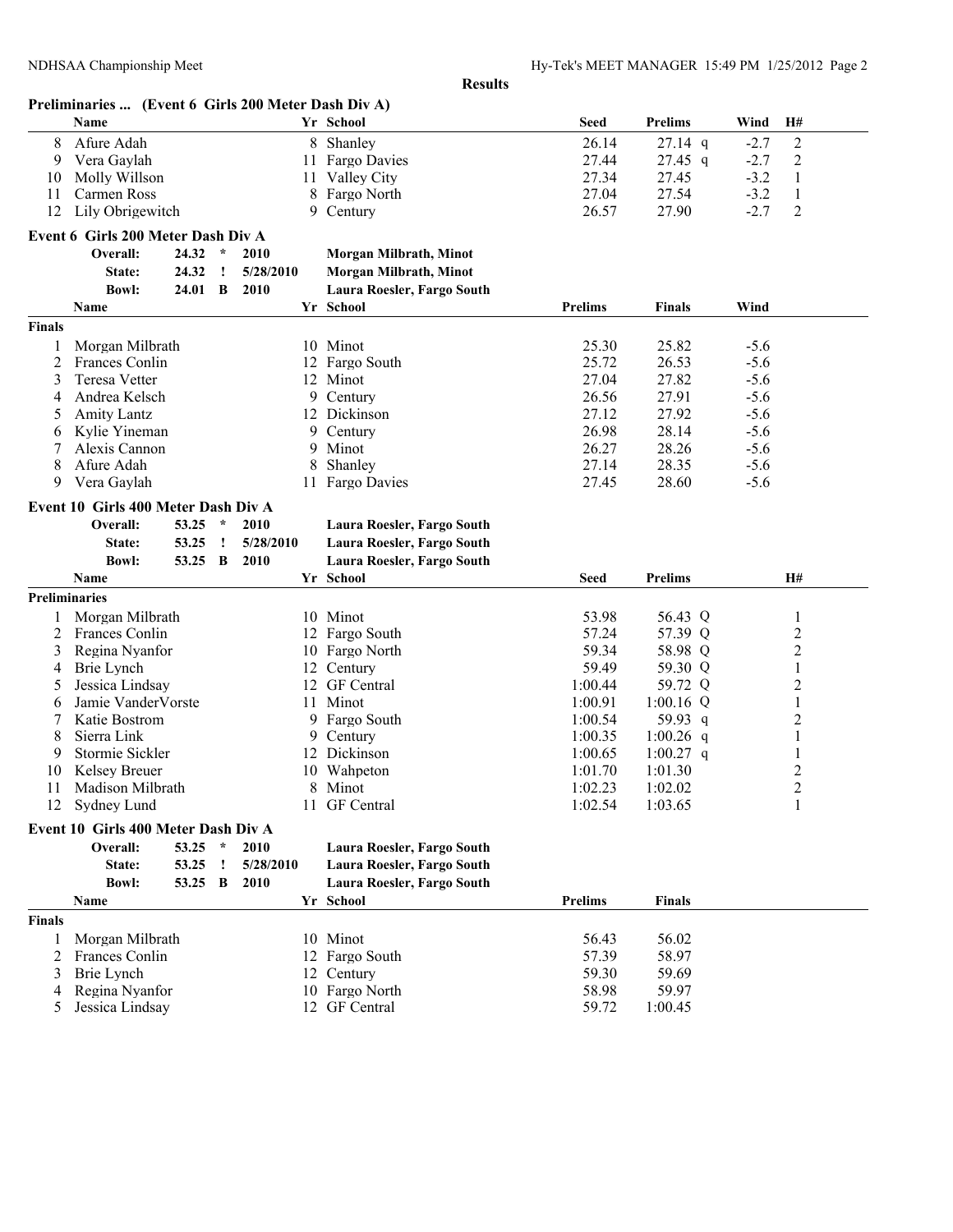|               | Finals  (Event 10 Girls 400 Meter Dash Div A) |         |         |      |    |                            |                    |                    |  |
|---------------|-----------------------------------------------|---------|---------|------|----|----------------------------|--------------------|--------------------|--|
|               | Name                                          |         |         |      |    | Yr School                  | <b>Prelims</b>     | <b>Finals</b>      |  |
| 6             | Katie Bostrom                                 |         |         |      | 9. | Fargo South                | 59.93              | 1:00.64            |  |
| 7             | Sierra Link                                   |         |         |      | 9  | Century                    | 1:00.26            | 1:01.31            |  |
| 8             | Jamie VanderVorste                            |         |         |      |    | 11 Minot                   | 1:00.16            | 1:01.88            |  |
| 9             | Stormie Sickler                               |         |         |      |    | 12 Dickinson               | 1:00.27            | 1:03.07            |  |
|               | Event 14 Girls 800 Meter Run Div A            |         |         |      |    |                            |                    |                    |  |
|               | Overall:                                      | 2:10.78 | $\star$ | 2008 |    | Laura Roesler, Fargo South |                    |                    |  |
|               | State:                                        | 2:10.78 | $\cdot$ | 2008 |    | Laura Roesler, Fargo South |                    |                    |  |
|               | Bowl:                                         | 2:10.78 | B       | 2008 |    | Laura Roesler, Fargo South |                    |                    |  |
|               | Name                                          |         |         |      |    | Yr School                  | Seed               | <b>Finals</b>      |  |
| <b>Finals</b> |                                               |         |         |      |    |                            |                    |                    |  |
|               |                                               |         |         |      |    |                            |                    |                    |  |
| 1             | Erin Valenti                                  |         |         |      |    | 12 Fargo South             | 2:17.55            | 2:19.36            |  |
| 2<br>3        | Jessica Lindsay<br>Alison Allmer              |         |         |      | 10 | 12 GF Central<br>Jamestown | 2:17.49<br>2:20.98 | 2:19.91<br>2:21.12 |  |
| 4             | Libby Fontenot                                |         |         |      | 9  | <b>Bismarck</b>            | 2:22.40            | 2:23.12            |  |
| 5             | Brie Lynch                                    |         |         |      |    | 12 Century                 | 2:20.08            | 2:23.44            |  |
| 6             | Sarah Jacobson                                |         |         |      |    | Shanley                    | 2:21.64            | 2:23.45            |  |
| 7             | Katie Bostrom                                 |         |         |      | 9  | Fargo South                | 2:20.27            | 2:24.01            |  |
| 8             | <b>Brittany Brownotter</b>                    |         |         |      | 9  | <b>Bismarck</b>            | 2:20.63            | 2:25.12            |  |
| 9             | Caitlyn Carlson                               |         |         |      | 10 | <b>Bismarck</b>            | 2:22.96            | 2:25.18            |  |
| 10            | Erin Wysocki                                  |         |         |      |    | 12 GF Red River            | 2:23.18            | 2:25.49            |  |
| 11            | <b>Taylor Baumler</b>                         |         |         |      | 9  | Shanley                    | 2:22.18            | 2:26.52            |  |
| 12            | Chelsea Boger                                 |         |         |      | 12 | Century                    | 2:24.19            | 2:26.88            |  |
| 13            | Ally Hoffmann                                 |         |         |      | 12 | Dickinson                  | 2:24.10            | 2:29.20            |  |
| 14            | <b>Emily Roche</b>                            |         |         |      | 10 | Fargo North                | 2:24.28            | 2:29.42            |  |
| 15            | Katie Bye                                     |         |         |      | 7  | Fargo Davies               | 2:20.49            | 2:30.05            |  |
| 16            | Maggi Ferry                                   |         |         |      |    | 12 GF Red River            | 2:24.17            | 2:32.07            |  |
| 17            | Brecca Wahlund                                |         |         |      |    | 12 Minot                   | 2:19.38            | 2:34.16            |  |
|               | Event 18 Girls 1600 Meter Run Div A           |         |         |      |    |                            |                    |                    |  |
|               | Overall:                                      | 4:44.44 | $\star$ | 1993 |    | Becki Wells, Dickinson     |                    |                    |  |
|               | State:                                        | 4:44.44 | $\cdot$ | 1993 |    | Becki Wells, Dickinson     |                    |                    |  |
|               | <b>Bowl:</b>                                  | 4:56.19 | - B     | 2001 |    | Carly Emil, Mandan         |                    |                    |  |
|               | Name                                          |         |         |      |    | Yr School                  | Seed               | <b>Finals</b>      |  |
| <b>Finals</b> |                                               |         |         |      |    |                            |                    |                    |  |
|               | Alison Allmer                                 |         |         |      |    |                            | 5:19.79            |                    |  |
| 1<br>2        |                                               |         |         |      | 10 | Jamestown                  | 5:12.34            | 5:13.00            |  |
| 3             | Sarah Jacobson<br>Erin Valenti                |         |         |      | 7  | Shanley<br>12 Fargo South  | 5:12.54            | 5:15.99<br>5:17.11 |  |
| 4             | <b>Brittany Brownotter</b>                    |         |         |      |    | 9 Bismarck                 | 5:16.94            | 5:17.29            |  |
| 5             | Tarin Lachowitzer                             |         |         |      |    | 11 Fargo Davies            | 5:19.14            | 5:18.23            |  |
| 6             | Tessa Haussler                                |         |         |      |    | 11 Bismarck                | 5:27.23            | 5:20.22            |  |
| 7             | Jordan Jacob                                  |         |         |      |    | 8 Century                  | 5:22.22            | 5:21.63            |  |
| 8             | Alana Fischer                                 |         |         |      |    | 12 Bismarck St. Mary's     | 5:27.21            | 5:22.23            |  |
| 9             | Jessica Lindsay                               |         |         |      |    | 12 GF Central              | 5:07.74            | 5:23.38            |  |
| 10            | Brecca Wahlund                                |         |         |      |    | 12 Minot                   | 4:58.94            | 5:23.88            |  |
| 11            | Alex Backlund                                 |         |         |      | 9  | Shanley                    | 5:17.74            | 5:30.63            |  |
| 12            | Moriah Juhl                                   |         |         |      |    | 12 Williston               | 5:29.09            | 5:31.19            |  |
| 13            | Christa Lysne                                 |         |         |      |    | 10 Devils Lake             | 5:21.04            | 5:33.52            |  |
| 14            | Alicia Fettig                                 |         |         |      |    | 11 Century                 | 5:26.17            | 5:34.18            |  |
| 15            | <b>Brooklyn Beehler</b>                       |         |         |      |    | 12 Bismarck                | 5:30.20            | 5:34.89            |  |
| 16            | Kayla Wald                                    |         |         |      |    | 10 Bismarck                | 5:29.18            | 5:35.74            |  |
| 17            | Katie Bye                                     |         |         |      |    | 7 Fargo Davies             | 5:12.84            | 5:35.92            |  |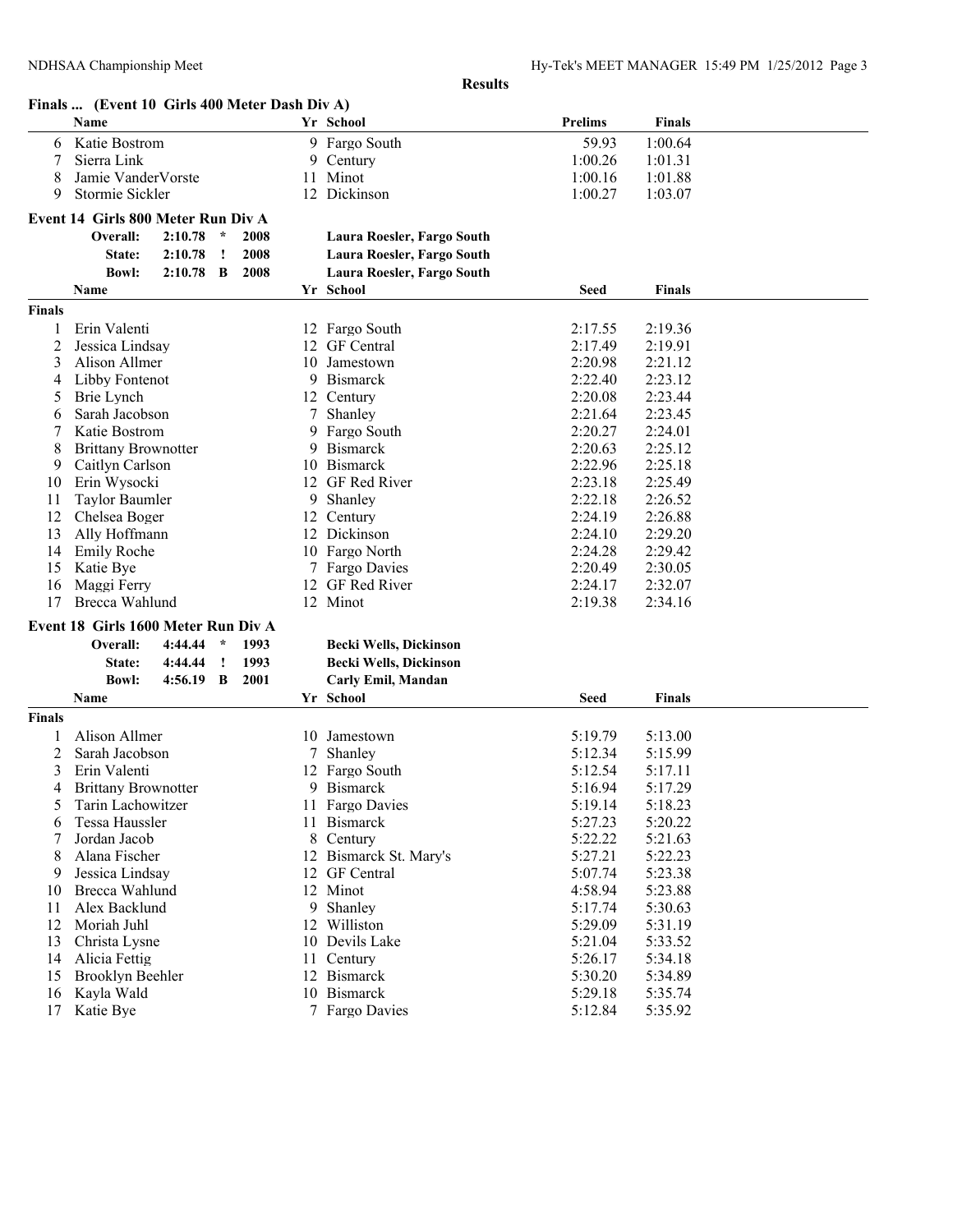|                      | Finals  (Event 18 Girls 1600 Meter Run Div A) |            |          |      |     |                                    |             |                |        |                  |  |
|----------------------|-----------------------------------------------|------------|----------|------|-----|------------------------------------|-------------|----------------|--------|------------------|--|
|                      | Name                                          |            |          |      |     | Yr School                          | Seed        | Finals         |        |                  |  |
| 18                   | Alexis Zeis                                   |            |          |      |     | 9 Bismarck                         | 5:30.24     | 5:36.35        |        |                  |  |
| 19                   | Elizabeth Roche                               |            |          |      |     | 8 Fargo North                      | 5:29.44     | 5:39.63        |        |                  |  |
|                      | Event 22 Girls 3200 Meter Run Div A           |            |          |      |     |                                    |             |                |        |                  |  |
|                      | Overall:                                      | 10:36.95   | $\star$  | 2004 |     | Krista Anderson, Benson County     |             |                |        |                  |  |
|                      | State:                                        | 10:37.14   | <u>!</u> | 2000 |     | Carly Emil, Mandan                 |             |                |        |                  |  |
|                      | <b>Bowl:</b>                                  | 10:36.95 B |          | 2004 |     | Krista Anderson, Benson County     |             |                |        |                  |  |
|                      | Name                                          |            |          |      |     | Yr School                          | Seed        | Finals         |        |                  |  |
| <b>Finals</b>        |                                               |            |          |      |     |                                    |             |                |        |                  |  |
|                      | Brecca Wahlund                                |            |          |      |     | 12 Minot                           | 10:41.76    | 11:12.13       |        |                  |  |
| 2                    | <b>Brittany Brownotter</b>                    |            |          |      |     | 9 Bismarck                         | 11:51.39    | 11:23.30       |        |                  |  |
| 3                    | Jordan Jacob                                  |            |          |      | 8   | Century                            | 11:49.50    | 11:26.40       |        |                  |  |
| 4                    | Sarah Jacobson                                |            |          |      | 7   | Shanley                            | 11:40.34    | 11:26.42       |        |                  |  |
| 5                    | Alex Backlund                                 |            |          |      | 9   | Shanley                            | 11:33.04    | 11:33.49       |        |                  |  |
| 6                    | Tarin Lachowitzer                             |            |          |      | 11  | Fargo Davies                       | 11:50.90    | 11:39.82       |        |                  |  |
|                      | Tessa Haussler                                |            |          |      | 11. | <b>Bismarck</b>                    | 12:02.31    | 11:44.96       |        |                  |  |
| 8                    | <b>Brooklyn Beehler</b>                       |            |          |      |     | 12 Bismarck                        | 11:37.43    | 11:46.51       |        |                  |  |
| 9                    | Alana Fischer                                 |            |          |      |     | 12 Bismarck St. Mary's             | 11:52.17    | 11:51.59       |        |                  |  |
| 10                   | Alicia Fettig                                 |            |          |      | 11. | Century                            | 11:51.06    | 11:57.66       |        |                  |  |
| 11                   | <b>Christine Baltezore</b>                    |            |          |      |     | 10 West Fargo                      | 12:02.21    | 12:01.62       |        |                  |  |
| 12                   | Kayla Wald                                    |            |          |      |     | 10 Bismarck                        | 12:04.58    | 12:14.44       |        |                  |  |
| 13                   | Paige Melin                                   |            |          |      | 10  | Century                            | 12:18.31    | 12:14.92       |        |                  |  |
| 14                   | Savannah Link                                 |            |          |      |     | 12 Century                         | 11:52.79    | 12:29.70       |        |                  |  |
| 15                   | <b>Brooke Grooters</b>                        |            |          |      |     | 10 West Fargo                      | 12:00.87    | 12:34.60       |        |                  |  |
| 16                   | Samantha Swenson                              |            |          |      |     | 9 Fargo North                      | 12:01.26    | 12:38.70       |        |                  |  |
| 17                   | Nicole Stewart                                |            |          |      |     | 12 Bismarck                        | 12:21.87    | 12:38.70       |        |                  |  |
| 18                   | Katie Bye                                     |            |          |      |     | 7 Fargo Davies                     | 11:53.60    | 12:38.99       |        |                  |  |
| 19                   | Andrea Markwart                               |            |          |      |     | 12 Century                         | 12:18.78    | 12:47.77       |        |                  |  |
|                      | Event 25 Girls 100 Meter Hurdles Div A        |            |          |      |     |                                    |             |                |        |                  |  |
|                      | Overall:                                      | 14.33      | $\star$  | 2005 |     | <b>Whitney Carlson, Carrington</b> |             |                |        |                  |  |
|                      | State:                                        | 14.56      | $\cdot$  | 2005 |     | McKenzie Mehlisch, Fargo South     |             |                |        |                  |  |
|                      | <b>Bowl:</b>                                  | 14.48 B    |          | 2004 |     | <b>Adriana Friezen, Carrington</b> |             |                |        |                  |  |
|                      | <b>Name</b>                                   |            |          |      |     | Yr School                          | <b>Seed</b> | <b>Prelims</b> | Wind   | H#               |  |
| <b>Preliminaries</b> |                                               |            |          |      |     |                                    |             |                |        |                  |  |
|                      | Jess Herauf                                   |            |          |      |     | 12 Dickinson                       | 15.34       | 15.65 Q        | $-3.3$ | 1                |  |
| 2                    | <b>Sydney Bork</b>                            |            |          |      | 11  | Fargo Davies                       | 16.64       | 16.96 $Q$      | $-5.3$ | $\overline{c}$   |  |
| 3                    | <b>Hadley Rosales</b>                         |            |          |      | 8   | Century                            | 16.01       | 16.51 Q        | $-3.3$ | 1                |  |
| 4                    | Chelsea Peterson                              |            |          |      | 9   | Mandan                             | 15.74       | 17.10 Q        | $-5.3$ | 2                |  |
| 5                    | <b>Kaytlyn Bowers</b>                         |            |          |      |     | 8 Mandan                           | 16.44       | 16.84 Q        | $-3.3$ | 1                |  |
| 6                    | Lindsey Klug                                  |            |          |      |     | 10 Fargo South                     | 15.54       | 17.10 Q        | $-5.3$ | $\overline{c}$   |  |
| 7                    | Jill Gustafson                                |            |          |      |     | 12 West Fargo                      | 15.84       | 16.88 q        | $-3.3$ | $\,1$            |  |
| 8                    | DelRay Audet                                  |            |          |      | 11  | Minot                              | 16.44       | $17.22$ q      | $-5.3$ | $\overline{c}$   |  |
| 9                    | Aloysia Pfeiffer                              |            |          |      |     | 11 Fargo South                     | 16.44       | 17.40 q        | $-3.3$ | $\mathbf{1}$     |  |
| 10                   | Hannah Weaver                                 |            |          |      |     | 10 Century                         | 16.74       | 17.44          | $-3.3$ | 1                |  |
| 11                   | Natalee Todd                                  |            |          |      |     | 9 Bismarck                         | 16.69       | 17.81          | $-3.3$ | $\mathbf{1}$     |  |
| 12                   | Andrea Hollingworth                           |            |          |      | 11  | GF Red River                       | 17.44       | 17.93          | $-5.3$ | $\boldsymbol{2}$ |  |
| 13                   | Paige McQuade                                 |            |          |      |     | 10 West Fargo                      | 16.94       | 17.97          | $-5.3$ | $\sqrt{2}$       |  |
| 14                   | Taylor Vasichek                               |            |          |      |     | 12 Mandan                          | 16.59       | 18.05          | $-5.3$ | $\overline{c}$   |  |
| 15                   | Tessa Delzer                                  |            |          |      |     | 11 Century                         | 16.16       | 18.21          | $-5.3$ | $\overline{c}$   |  |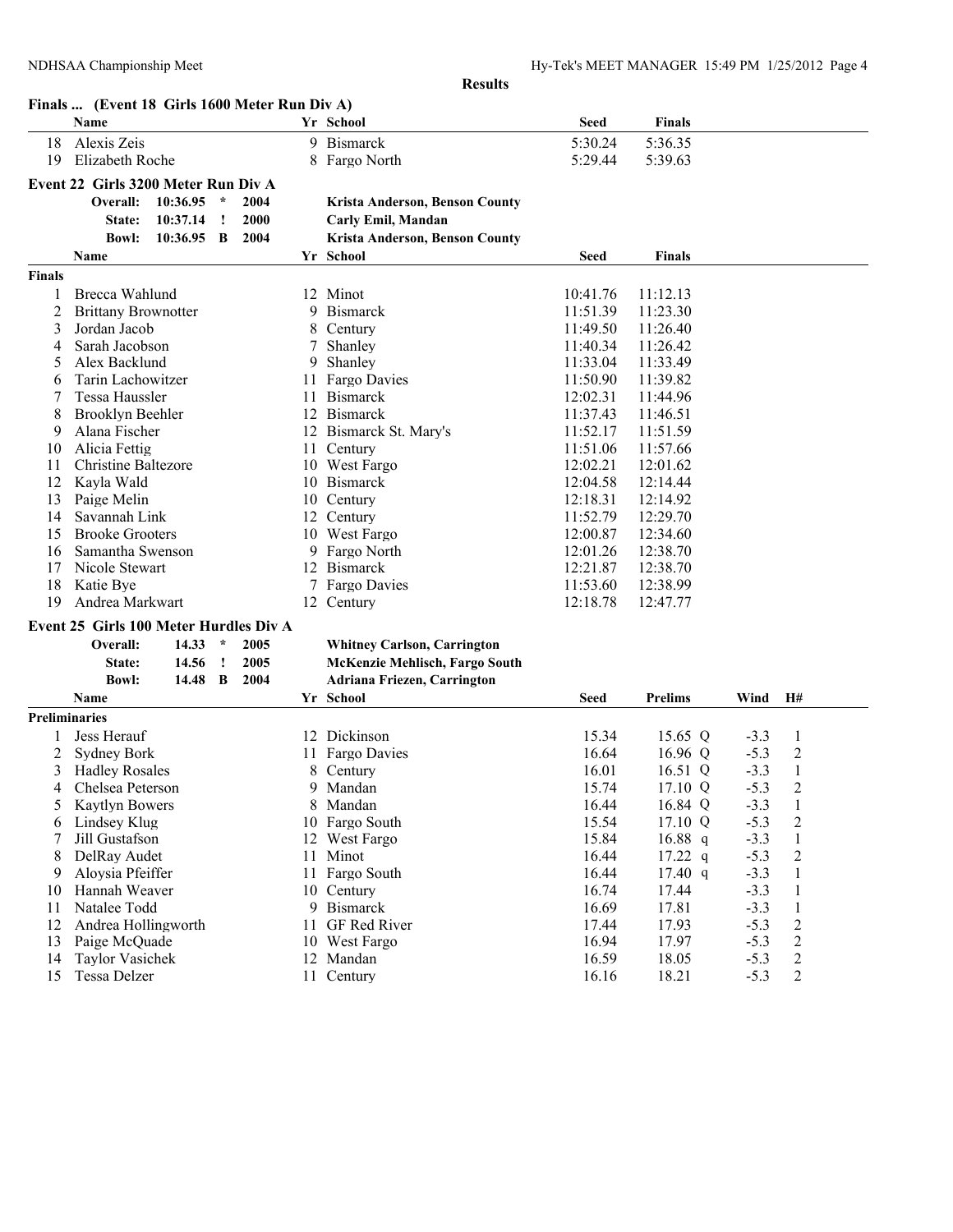|               | Event 25 Girls 100 Meter Hurdles Div A                                                                                                                                                                                                                                                                                                                                                                                                 |       |              |                                    |                                   |                                    |                |                |                |
|---------------|----------------------------------------------------------------------------------------------------------------------------------------------------------------------------------------------------------------------------------------------------------------------------------------------------------------------------------------------------------------------------------------------------------------------------------------|-------|--------------|------------------------------------|-----------------------------------|------------------------------------|----------------|----------------|----------------|
|               | Overall:                                                                                                                                                                                                                                                                                                                                                                                                                               | 14.33 | $\star$      | 2005                               |                                   | <b>Whitney Carlson, Carrington</b> |                |                |                |
|               | State:                                                                                                                                                                                                                                                                                                                                                                                                                                 | 14.56 | $\mathbf{I}$ | 2005                               |                                   | McKenzie Mehlisch, Fargo South     |                |                |                |
|               | <b>Bowl:</b>                                                                                                                                                                                                                                                                                                                                                                                                                           | 14.48 | $\mathbf B$  | 2004                               |                                   | <b>Adriana Friezen, Carrington</b> |                |                |                |
|               | Name                                                                                                                                                                                                                                                                                                                                                                                                                                   |       |              |                                    |                                   | Yr School                          | <b>Prelims</b> | <b>Finals</b>  | Wind           |
| <b>Finals</b> |                                                                                                                                                                                                                                                                                                                                                                                                                                        |       |              |                                    |                                   |                                    |                |                |                |
| 1             | Jess Herauf                                                                                                                                                                                                                                                                                                                                                                                                                            |       |              |                                    |                                   | 12 Dickinson                       | 15.65          | 16.37          | $-5.8$         |
| 2             | Lindsey Klug                                                                                                                                                                                                                                                                                                                                                                                                                           |       |              |                                    | 10                                | Fargo South                        | 17.10          | 16.80          | $-5.8$         |
| 3             | <b>Sydney Bork</b>                                                                                                                                                                                                                                                                                                                                                                                                                     |       |              |                                    |                                   | 11 Fargo Davies                    | 16.96          | 16.87          | $-5.8$         |
| 4             | Chelsea Peterson                                                                                                                                                                                                                                                                                                                                                                                                                       |       |              |                                    | 9                                 | Mandan                             | 17.10          | 16.93          | $-5.8$         |
| 5             | Jill Gustafson                                                                                                                                                                                                                                                                                                                                                                                                                         |       |              |                                    |                                   | 12 West Fargo                      | 16.88          | 17.61          | $-5.8$         |
| 6             | DelRay Audet                                                                                                                                                                                                                                                                                                                                                                                                                           |       |              |                                    | 11                                | Minot                              | 17.22          | 17.95          | $-5.8$         |
| 7             |                                                                                                                                                                                                                                                                                                                                                                                                                                        |       |              |                                    | 8                                 | Mandan                             | 16.84          | 18.01          | $-5.8$         |
| 8             | <b>Hadley Rosales</b><br>Aloysia Pfeiffer<br>$\star$<br>Overall:<br>42.26<br>2006<br>42.51<br>$\mathbf{I}$<br>2010<br>State:<br><b>Bowl:</b><br>42.26<br>$\mathbf{B}$<br>2006<br>Name                                                                                                                                                                                                                                                  |       | 8            | Century                            | 16.51                             | 18.04                              | $-5.8$         |                |                |
| 9             | <b>Kaytlyn Bowers</b><br><b>Preliminaries</b><br>Morgan Milbrath<br>Jess Herauf                                                                                                                                                                                                                                                                                                                                                        |       |              | 11 Fargo South                     | 17.40                             | 18.94                              | $-5.8$         |                |                |
|               |                                                                                                                                                                                                                                                                                                                                                                                                                                        |       |              |                                    |                                   |                                    |                |                |                |
|               | Event 30 Girls 300 Meter Hurdles Div A                                                                                                                                                                                                                                                                                                                                                                                                 |       |              |                                    |                                   |                                    |                |                |                |
|               |                                                                                                                                                                                                                                                                                                                                                                                                                                        |       |              |                                    |                                   | <b>Whitney Carlson, Carrington</b> |                |                |                |
|               |                                                                                                                                                                                                                                                                                                                                                                                                                                        |       |              |                                    | <b>Ellie Grooters, West Fargo</b> |                                    |                |                |                |
|               |                                                                                                                                                                                                                                                                                                                                                                                                                                        |       |              | <b>Whitney Carlson, Carrington</b> |                                   |                                    |                |                |                |
|               |                                                                                                                                                                                                                                                                                                                                                                                                                                        |       |              |                                    |                                   | Yr School                          | <b>Seed</b>    | <b>Prelims</b> | <b>H#</b>      |
|               |                                                                                                                                                                                                                                                                                                                                                                                                                                        |       |              |                                    |                                   |                                    |                |                |                |
| 1             |                                                                                                                                                                                                                                                                                                                                                                                                                                        |       |              |                                    |                                   | 10 Minot                           | 44.98          | 45.15 Q        | $\mathbf{1}$   |
| 2             |                                                                                                                                                                                                                                                                                                                                                                                                                                        |       |              |                                    |                                   | 12 Dickinson                       | 45.01          | 45.71 Q        | $\overline{2}$ |
| 3             | <b>Sydney Bork</b>                                                                                                                                                                                                                                                                                                                                                                                                                     |       |              |                                    | 11                                | Fargo Davies                       | 46.49          | 46.44 Q        | $\mathbf{1}$   |
| 4             | Chelsea Peterson                                                                                                                                                                                                                                                                                                                                                                                                                       |       |              |                                    |                                   | 9 Mandan                           | 45.87          | 46.60 Q        | $\overline{c}$ |
| 5             | Mariah Olstad                                                                                                                                                                                                                                                                                                                                                                                                                          |       |              |                                    |                                   | 10 Valley City                     | 46.94          | 47.06 Q        | $\overline{2}$ |
| 6             | Kaytlyn Bowers                                                                                                                                                                                                                                                                                                                                                                                                                         |       |              |                                    |                                   | Mandan                             | 47.62          | 47.42 Q        | 1              |
| 7             |                                                                                                                                                                                                                                                                                                                                                                                                                                        |       |              |                                    | 11                                | GF Red River                       | 46.29          | 47.57 $q$      | $\mathbf{1}$   |
| 8             | Tessa Delzer                                                                                                                                                                                                                                                                                                                                                                                                                           |       |              |                                    |                                   | 11 Century                         | 47.55          | 47.80 $q$      | 1              |
| 9             |                                                                                                                                                                                                                                                                                                                                                                                                                                        |       |              |                                    |                                   | 12 West Fargo                      | 47.99          | 47.97 q        | $\overline{c}$ |
| 10            | Julia Jordan                                                                                                                                                                                                                                                                                                                                                                                                                           |       |              |                                    | 9                                 | Shanley                            | 47.38          | 48.12          | $\overline{2}$ |
| 11            |                                                                                                                                                                                                                                                                                                                                                                                                                                        |       |              |                                    |                                   | 11 Minot                           | 48.39          | 48.16          | $\mathbf{1}$   |
| 12            |                                                                                                                                                                                                                                                                                                                                                                                                                                        |       |              |                                    |                                   | 10 Fargo North                     | 48.06          | 48.17          | $\overline{2}$ |
| 13            |                                                                                                                                                                                                                                                                                                                                                                                                                                        |       |              |                                    | 11                                | <b>Bismarck</b>                    | 48.48          | 48.35          | $\,1\,$        |
| 14            |                                                                                                                                                                                                                                                                                                                                                                                                                                        |       |              |                                    |                                   | 11 Fargo South                     | 48.66          | 49.64          | $\overline{c}$ |
| 15            |                                                                                                                                                                                                                                                                                                                                                                                                                                        |       |              |                                    |                                   | 10 Century                         | 48.80          | 49.68          | $\overline{2}$ |
|               |                                                                                                                                                                                                                                                                                                                                                                                                                                        |       |              |                                    |                                   |                                    |                |                |                |
|               |                                                                                                                                                                                                                                                                                                                                                                                                                                        |       | $\star$      | 2006                               |                                   | <b>Whitney Carlson, Carrington</b> |                |                |                |
|               |                                                                                                                                                                                                                                                                                                                                                                                                                                        |       |              | 2010                               |                                   | <b>Ellie Grooters, West Fargo</b>  |                |                |                |
|               |                                                                                                                                                                                                                                                                                                                                                                                                                                        |       |              | 2006                               |                                   | <b>Whitney Carlson, Carrington</b> |                |                |                |
|               |                                                                                                                                                                                                                                                                                                                                                                                                                                        |       |              |                                    |                                   | Yr School                          | <b>Prelims</b> | <b>Finals</b>  |                |
| <b>Finals</b> |                                                                                                                                                                                                                                                                                                                                                                                                                                        |       |              |                                    |                                   |                                    |                |                |                |
|               |                                                                                                                                                                                                                                                                                                                                                                                                                                        |       |              |                                    |                                   | 10 Minot                           | 45.15          | 44.14          |                |
| 1             |                                                                                                                                                                                                                                                                                                                                                                                                                                        |       |              |                                    |                                   | 12 Dickinson                       | 45.71          | 44.23          |                |
| 2<br>3        |                                                                                                                                                                                                                                                                                                                                                                                                                                        |       |              |                                    |                                   |                                    | 46.60          | 45.90          |                |
|               |                                                                                                                                                                                                                                                                                                                                                                                                                                        |       |              |                                    |                                   | 9 Mandan                           |                | 46.35          |                |
| 4             |                                                                                                                                                                                                                                                                                                                                                                                                                                        |       |              |                                    |                                   | 11 Fargo Davies                    | 46.44          |                |                |
| 5             |                                                                                                                                                                                                                                                                                                                                                                                                                                        |       |              |                                    |                                   | 10 Valley City<br>11 GF Red River  | 47.06          | 46.44          |                |
| 6             |                                                                                                                                                                                                                                                                                                                                                                                                                                        |       |              |                                    |                                   |                                    | 47.57          | 46.85<br>47.49 |                |
| 7             | Rachel Todhunter<br>Jill Gustafson<br>DelRay Audet<br>Sophi Simonson<br>Taylor Grossman<br>Aloysia Pfeiffer<br>Hannah Weaver<br>Event 30 Girls 300 Meter Hurdles Div A<br>Overall:<br>42.26<br>42.51<br>$\mathbf{I}$<br>State:<br><b>Bowl:</b><br>42.26 B<br>Name<br>Morgan Milbrath<br>Jess Herauf<br>Chelsea Peterson<br><b>Sydney Bork</b><br>Mariah Olstad<br>Rachel Todhunter<br>Kaytlyn Bowers<br>Jill Gustafson<br>Tessa Delzer |       |              |                                    |                                   | 8 Mandan<br>12 West Fargo          | 47.42          |                |                |
| 8             |                                                                                                                                                                                                                                                                                                                                                                                                                                        |       |              |                                    |                                   |                                    | 47.97          | 48.60          |                |
| 9             |                                                                                                                                                                                                                                                                                                                                                                                                                                        |       |              |                                    |                                   | 11 Century                         | 47.80          | 49.52          |                |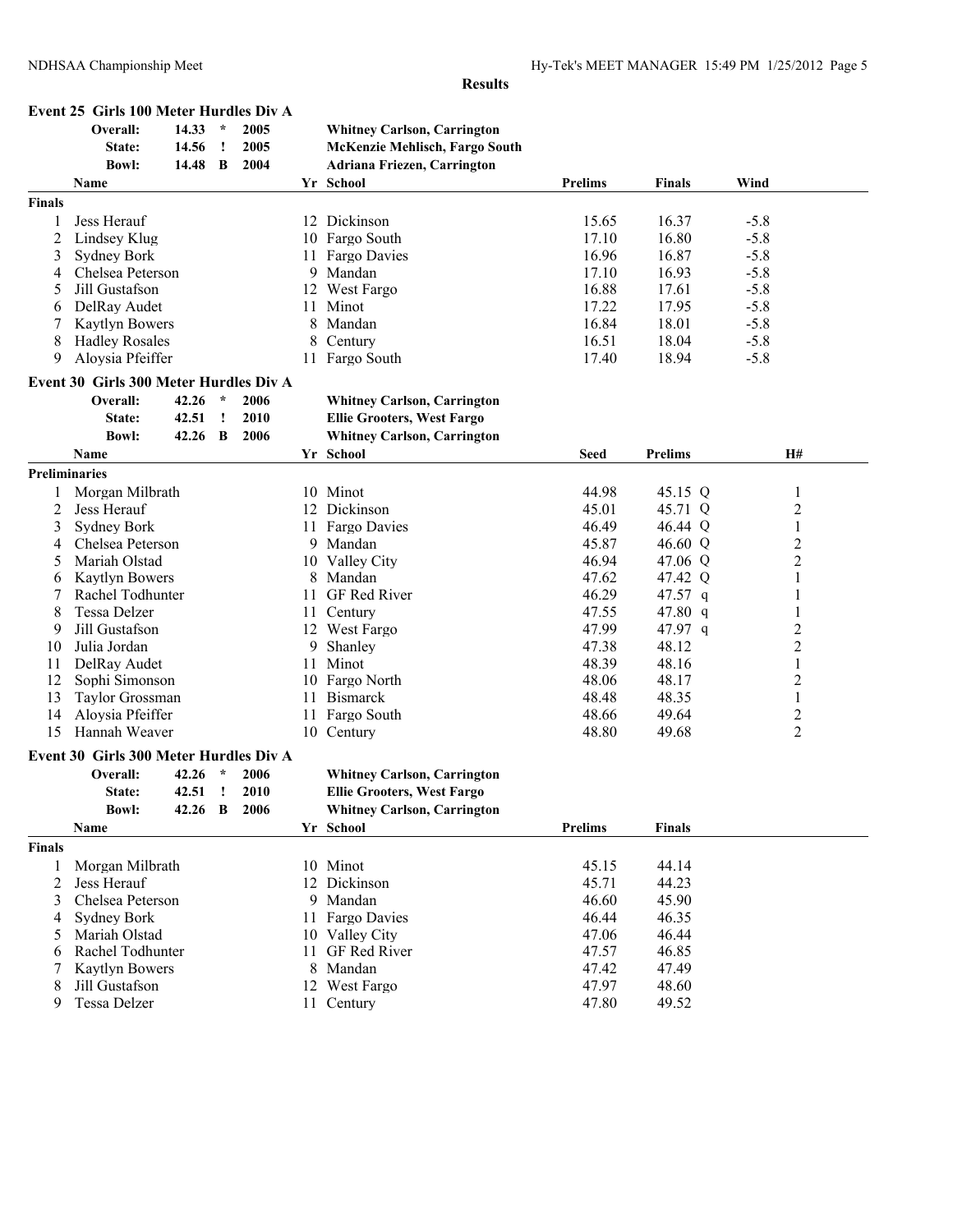|                     | Event 34 Girls 4x100 Meter Relay Div A |         |         |                   |                                       |                           |                       |                |
|---------------------|----------------------------------------|---------|---------|-------------------|---------------------------------------|---------------------------|-----------------------|----------------|
|                     | Overall:                               | 48.76   | $\star$ | 5/28/2010         | <b>Bismarck, Bismarck</b>             |                           |                       |                |
|                     |                                        |         |         |                   | K Friedt, A Bennes, T Moser, B Reiner |                           |                       |                |
|                     | State:                                 | 48.76   | Ţ       | 2010              | <b>Bismarck, Bismarck</b>             |                           |                       |                |
|                     |                                        |         |         |                   | K Friedt, A Bennes, T Moser, B Reiner |                           |                       |                |
|                     | <b>Bowl:</b>                           | 48.76 B |         | <b>2010</b>       | , Bismarck                            |                           |                       |                |
|                     |                                        |         |         |                   | K Friedt, A Bennes, T Moser, B Reiner |                           |                       |                |
|                     | Team                                   |         |         |                   | <b>Relay</b>                          | Seed                      | <b>Prelims</b>        | <b>H#</b>      |
| Preliminaries       |                                        |         |         |                   |                                       |                           |                       |                |
| 1                   | GF Red River                           |         |         |                   | A                                     | 51.26                     | 49.64 Q               | 1              |
|                     | 1) Jasmine Robinson 11                 |         |         |                   | 2) Hadley Steffen 10                  | 3) Andrea Hollingworth 11 | 4) Carolyn Shabb 12   |                |
|                     | 2 Valley City                          |         |         |                   | A                                     | 50.64                     | 50.65 Q               | 2              |
|                     | 1) Jenna Jacob 11                      |         |         |                   | 2) Mary Faure 12                      | 3) Mariah Olstad 10       | 4) Molly Willson 11   |                |
| 3                   | Century                                |         |         |                   | A                                     | 50.23                     | 50.11 Q               | 1              |
|                     | 1) Lexi Ely 11                         |         |         |                   | 2) Lily Obrigewitch 9                 | 3) Maria Hoff 11          | 4) Kylie Yineman 9    |                |
|                     | 4 Fargo Davies                         |         |         |                   | $\mathbf{A}$                          | 50.85                     | 50.73 Q               | $\overline{c}$ |
|                     | 1) Vera Gaylah 11                      |         |         |                   | 2) Kinsey Papachek 9                  | 3) Sydney Bork 11         | 4) Reily Klose 8      |                |
| 5                   | <b>Bismarck</b>                        |         |         |                   | A                                     | 50.77                     | 50.26 Q               |                |
|                     | 1) Katelyn Friedt 12                   |         |         |                   | 2) Bailey Reiner 9                    | 3) McKenzie Enderson 11   | 4) Caitlyn Carlson 10 |                |
|                     | 6 Fargo South                          |         |         |                   | A                                     | 51.97                     | 51.68 Q               | 2              |
|                     | 1) Keiley Sampson 12                   |         |         |                   | 2) Kara Schott 10                     | 3) Lindsey Klug 10        | 4) Carolyn Pifer 9    |                |
| 7                   | Mandan                                 |         |         |                   | $\mathsf{A}$                          | 52.04                     | 50.87 q               | 1              |
|                     | 1) Carli Defoe 9                       |         |         |                   | 2) Kayla Helbling 9                   | 3) Anna Helmers 12        | 4) Taylor Miller 12   |                |
| 8                   | Fargo North                            |         |         |                   | A                                     | 50.84                     | 50.98 $q$             | 1              |
|                     | 1) Regina Nyanfor 10                   |         |         |                   | 2) Toni Rodriguez 9                   | 3) Liza Thompson 10       | 4) Carmen Ross 8      |                |
| 9                   | West Fargo                             |         |         |                   | A                                     | 51.58                     | 51.25 q               | 1              |
|                     | 1) Christina Bruenjes 10               |         |         |                   | 2) Jaeden Metcalf 8                   | 3) Samantha Gooding 11    | 4) Alissa Mears 11    |                |
|                     | 10 Shanley                             |         |         |                   | A                                     | 51.24                     | 51.77                 | 2              |
|                     | 1) Alex Day 10                         |         |         |                   | 2) Afure Adah 8                       | 3) Julia Johnson 8        | 4) Julia Jordan 9     |                |
| 11                  | Jamestown                              |         |         |                   | A                                     | 52.82                     | 51.90                 | 2              |
|                     | 1) Bre Carlson 10                      |         |         |                   | 2) Ally Ova 10                        | 3) Siri Jystad 10         | 4) McKayla Orr 9      |                |
|                     | 12 Dickinson                           |         |         |                   | $\mathbf{A}$                          | 51.76                     | 53.25                 | $\overline{2}$ |
|                     | 1) Kennedy Keator 7                    |         |         |                   | 2) Hanna Beaudion 10                  | 3) Kara Froelich 12       | 4) Amity Lantz 12     |                |
| 13                  | <b>GF</b> Central                      |         |         |                   | A                                     | 52.54                     | 54.11                 |                |
|                     | 1) Abby Osowski 10                     |         |         |                   | 2) Sydney Lund 11                     | 3) Kayla McCreary 9       | 4) Taylor Peterson 11 |                |
| $\qquad \qquad - -$ | Minot                                  |         |         |                   | A                                     | 50.56                     | <b>DNF</b>            | 2              |
|                     | 1) Loni Bryantt 10                     |         |         |                   | 2) Teresa Vetter 12                   | 3) Sophie Bengson 8       | 4) Misha Taylor 11    |                |
|                     | Event 34 Girls 4x100 Meter Relay Div A |         |         |                   |                                       |                           |                       |                |
|                     | Overall:                               |         |         | 48.76 * 5/28/2010 | <b>Bismarck, Bismarck</b>             |                           |                       |                |
|                     |                                        |         |         |                   | K Friedt, A Bennes, T Moser, B Reiner |                           |                       |                |
|                     | State:                                 | 48.76   | 1       | 2010              | <b>Bismarck, Bismarck</b>             |                           |                       |                |
|                     |                                        |         |         |                   | K Friedt, A Bennes, T Moser, B Reiner |                           |                       |                |
|                     | <b>Bowl:</b>                           | 48.76 B |         | <b>2010</b>       | , Bismarck                            |                           |                       |                |
|                     |                                        |         |         |                   | K Friedt, A Bennes, T Moser, B Reiner |                           |                       |                |
|                     | Team                                   |         |         |                   | <b>Relay</b>                          | <b>Prelims</b>            | <b>Finals</b>         |                |
|                     |                                        |         |         |                   |                                       |                           |                       |                |
| <b>Finals</b>       |                                        |         |         |                   |                                       |                           |                       |                |
| 1                   | GF Red River                           |         |         |                   | $\mathbf{A}$                          | 49.64                     | 50.51                 |                |
|                     | 1) Jasmine Robinson 11                 |         |         |                   | 2) Hadley Steffen 10                  | 3) Andrea Hollingworth 11 | 4) Carolyn Shabb 12   |                |
|                     | 2 Valley City                          |         |         |                   | A                                     | 50.65                     | 50.88                 |                |
|                     | 1) Jenna Jacob 11                      |         |         |                   | 2) Mary Faure 12                      | 3) Mariah Olstad 10       | 4) Molly Willson 11   |                |
| 3                   | Century                                |         |         |                   | A                                     | 50.11                     | 51.25                 |                |
|                     | 1) Lexi Ely 11                         |         |         |                   | 2) Lily Obrigewitch 9                 | 3) Maria Hoff 11          | 4) Kylie Yineman 9    |                |
|                     | 4 Fargo Davies                         |         |         |                   | $\mathbf{A}$                          | 50.73                     | 51.47                 |                |
|                     | 1) Vera Gaylah 11                      |         |         |                   | 2) Kinsey Papachek 9                  | 3) Sydney Bork 11         | 4) Reily Klose 8      |                |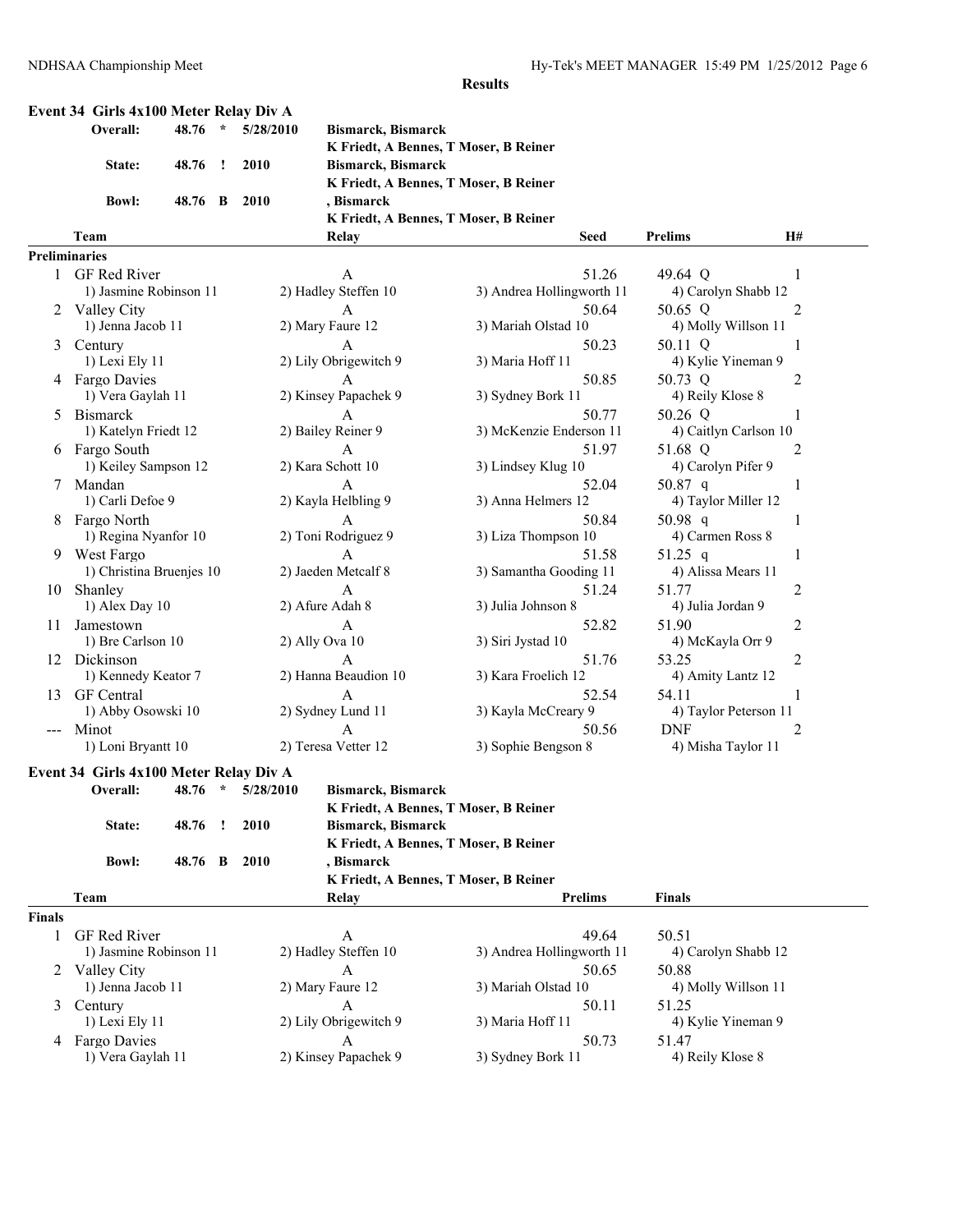# **Finals ... (Event 34 Girls 4x100 Meter Relay Div A)**

|               | Team                                      | Relay                                 | <b>Prelims</b>                                          | <b>Finals</b>         |
|---------------|-------------------------------------------|---------------------------------------|---------------------------------------------------------|-----------------------|
| 5             | Fargo North                               | A                                     | 50.98                                                   | 51.63                 |
|               | 1) Regina Nyanfor 10                      | 2) Toni Rodriguez 9                   | 3) Liza Thompson 10                                     | 4) Kira Larson 10     |
|               | 6 Bismarck                                | A                                     | 50.26                                                   | 51.73                 |
|               | 1) Katelyn Friedt 12                      | 2) Bailey Reiner 9                    | 3) McKenzie Enderson 11                                 | 4) Caitlyn Carlson 10 |
| 7             | Mandan                                    | A                                     | 50.87                                                   | 51.85                 |
|               | 1) Carli Defoe 9                          | 2) Kayla Helbling 9                   | 3) Anna Helmers 12                                      | 4) Taylor Miller 12   |
|               | 8 West Fargo                              | A                                     | 51.25                                                   | 52.63                 |
|               | 1) Nicole Heinen 8                        | 2) Jaeden Metcalf 8                   | 3) Samantha Gooding 11                                  | 4) Alissa Mears 11    |
|               | Fargo South                               | A                                     | 51.68                                                   | DQ                    |
|               | 1) Keiley Sampson 12                      | 2) Kara Schott 10                     | 3) Lindsey Klug 10                                      | 4) Carolyn Pifer 9    |
|               | Event 38 Girls 4x200 Meter Relay Div A    |                                       |                                                         |                       |
|               | 2006<br>Overall:<br>1:43.41<br>$\star$    |                                       | Milnor/Wynd/Lidg, Milnor/Wynd/Lidg                      |                       |
|               |                                           | C Boyer, J Ellefson, T Mauch, K Stark |                                                         |                       |
|               | 1:43.51<br>$\cdot$<br>2004<br>State:      | <b>Bismarck, Bismarck</b>             |                                                         |                       |
|               |                                           |                                       | Kelsey Reimnitz, Devon Wentz, Shalee Schoch Kacie Sweep |                       |
|               | 2006<br>$1:43.41 \quad B$<br><b>Bowl:</b> | ,M/W/L                                |                                                         |                       |
|               |                                           | Mauch, Boyer, Stark, Ellefson         |                                                         |                       |
|               | Team                                      | Relay                                 | <b>Seed</b>                                             | H#<br><b>Prelims</b>  |
|               | <b>Preliminaries</b>                      |                                       |                                                         |                       |
|               | 1 Mandan                                  | A                                     | 1:47.33                                                 | 1:45.68 $Q$<br>1      |
|               | 1) Kayla Helbling 9                       | 2) Chelsea Peterson 9                 | 3) Carli Defoe 9                                        | 4) Taylor Miller 12   |
|               | 2 Fargo North                             | A                                     | 1:45.74                                                 | 1:45.70 $Q$<br>2      |
|               | 1) Regina Nyanfor 10                      | 2) Sophi Simonson 10                  | 3) Carmen Ross 8                                        | 4) Kira Larson 10     |
| 3             | Century                                   | A                                     | 1:47.55                                                 | 1:45.91 $Q$<br>1      |
|               | 1) Lexi Ely 11                            | 2) Lily Obrigewitch 9                 | 3) Andrea Kelsch 9                                      | 4) Kylie Yineman 9    |
| 4             | GF Red River                              | A                                     | 1:49.06                                                 | 1:46.36 Q<br>2        |
|               | 1) Rachel Todhunter 11                    | 2) Erin Wysocki 12                    | 3) Hadley Steffen 10                                    | 4) Carolyn Shabb 12   |
| $\mathcal{D}$ | Valley City                               | A                                     | 1:47.74                                                 | 1:46.58 $Q$<br>2      |
|               | 1) Jenna Jacob 11                         | 2) Mary Faure 12                      | 3) Mariah Olstad 10                                     | 4) Molly Willson 11   |
|               | 6 Bismarck                                | A                                     | 1:48.56                                                 | 1:47.73 $Q$<br>1      |
|               | 1) McKenzie Enderson 11                   | 2) Bailey Reiner 9                    | 3) Morgan Miller 9                                      | 4) Caitlyn Carlson 10 |
| 7             | Shanley                                   | A                                     | 1:46.84                                                 | 1:47.15 q<br>2        |
|               | 1) Alex Day 10                            | 2) Afure Adah 8                       | 3) Julia Johnson 8                                      | 4) Anna Triller 7     |
| 8             | West Fargo                                | $\mathbf{A}$                          | 1:48.20                                                 | 1:48.14 q<br>2        |
|               | 1) Jaeden Metcalf 8                       | 2) Amanda Levin 9                     | 3) Samantha Gooding 11                                  | 4) Alissa Mears 11    |
| 9.            | Minot                                     | A                                     | 1:44.93                                                 | 1:48.30 $q$<br>1      |
|               | 1) Jamie VanderVorste 11                  | 2) Loni Bryantt 10                    | 3) Teresa Vetter 12                                     | 4) Alexis Cannon 9    |
|               | 10 Fargo Davies                           | A                                     | 1:49.44                                                 | 1:48.42<br>2          |
|               | 1) Vera Gaylah 11                         | 2) Kinsey Papachek 9                  | 3) Sydney Bork 11                                       | 4) Reily Klose 8      |
|               | 11 Fargo South                            | A                                     | 1:50.55                                                 | 1:50.52<br>1          |
|               | 1) Katie Bostrom 9                        | 2) Kara Schott 10                     | 3) Maddie Erickson 7                                    | 4) Carolyn Pifer 9    |
|               | 12 Wahpeton                               | A                                     | 1:50.64                                                 | 1:50.77<br>1          |
|               | 1) Molly Wynn 10                          | 2) Kelsey Breuer 10                   | 3) Matty Wynn 8                                         | 4) Kasey Lasch 12     |
| ---           | Dickinson                                 | A                                     | 1:48.89                                                 | DQ<br>1               |
|               | 1) Mikaela Kessel 9                       | 2) Hanna Beaudion 10                  | 3) Stormie Sickler 12                                   | 4) Amity Lantz 12     |
| ---           | Jamestown                                 | A                                     | 1:54.70                                                 | DQ<br>2               |
|               | 1) Bre Carlson 10                         | 2) Ally Ova 10                        | 3) Ashley Mueller 12                                    | 4) Mikaela Walker 12  |
|               |                                           |                                       |                                                         |                       |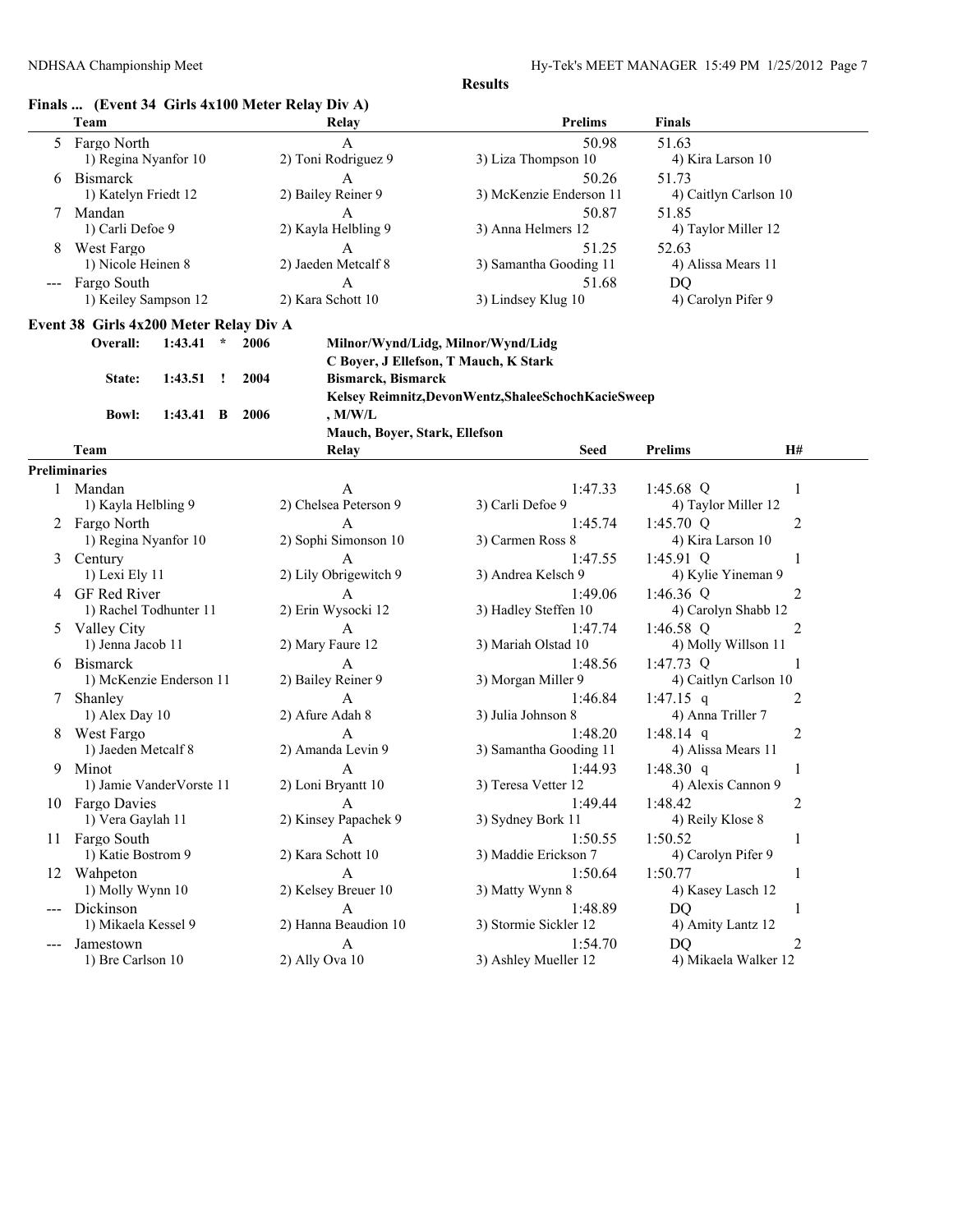### **Event 38 Girls 4x200 Meter Relay Div A**

| Overall: 1:43.41 * 2006 |                       |  |  |
|-------------------------|-----------------------|--|--|
|                         | State: 1:43.51 ! 2004 |  |  |
|                         | Bowl: 1:43.41 B 2006  |  |  |

**Overall: 1:43.41 \* 2006 Milnor/Wynd/Lidg, Milnor/Wynd/Lidg C Boyer, J Ellefson, T Mauch, K Stark State: 1:43.51 ! 2004 Bismarck, Bismarck Kelsey Reimnitz,DevonWentz,ShaleeSchochKacieSweep Bowl: 1:43.41 B 2006 , M/W/L Mauch, Boyer, Stark, Ellefson**

#### **Team Relay Prelims Finals Finals** 1 Fargo North A 1:45.70 1:46.35 1) Regina Nyanfor 10 2) Sophi Simonson 10 3) Carmen Ross 8 4) Kira Larson 10 2 Mandan A 1:45.68 1:47.13<br>1) Kayla Helbling 9 2) Chelsea Peterson 9 3) Carli Defoe 9 4) 1 1) Kayla Helbling 9 2) Chelsea Peterson 9 3) Carli Defoe 9 4) Taylor Miller 12 3 Minot **A** 1:48.30 1:47.17 1) Jamie VanderVorste 11 2) Loni Bryantt 10 3) Teresa Vetter 12 4) Emily VanLith 10 4 Bismarck A 1:47.73 1:47.59 1) McKenzie Enderson 11 2) Bailey Reiner 9 3) Morgan Miller 9 4) Caitlyn Carlson 10 5 Century A 1:45.91 1:47.60 1) Lexi Ely 11 2) Lily Obrigewitch 9 3) Andrea Kelsch 9 4) Kylie Yineman 9 6 Valley City A 1:46.58 1:47.63 1) Jenna Jacob 11 2) Mary Faure 12 3) Mariah Olstad 10 4) Molly Willson 11 7 Shanley A 1:47.15 1:48.48 1) Alex Day 10 2) Afure Adah 8 3) Julia Johnson 8 4) Julia Jordan 9 8 GF Red River A 1:46.36 1:48.67 1) Rachel Todhunter 11 2) Erin Wysocki 12 3) Hadley Steffen 10 4) Carolyn Shabb 12 9 West Fargo  $A$  1:48.14 1:49.76<br>1) Jaeden Metcalf 8 2) Amanda Levin 9 3) Samantha Gooding 11 4) A 2) Amanda Levin 9 3) Samantha Gooding 11 4) Alissa Mears 11

#### **Event 42 Girls 4x400 Meter Relay Div A**

| Overall:     | 4:00.08     | $\star$ | 2003  | Mandan, Mandan                               |
|--------------|-------------|---------|-------|----------------------------------------------|
|              |             |         |       | M Luther, K Streyle, A Taylor, A Streyle     |
| State:       | 4:00.08     |         | 2003  | , Mandan                                     |
|              |             |         |       | M. Luther, K. Streyle, A. Taylor, A. Streyle |
| <b>Bowl:</b> | $3:59.05$ B |         | -2009 | . Dickinson                                  |
|              |             |         |       | Lynch, Herauf, Beaudoin, Messer              |

|               | Team                    | Relay                  | <b>Seed</b>             | <b>Finals</b>         | <b>H#</b>                |
|---------------|-------------------------|------------------------|-------------------------|-----------------------|--------------------------|
| <b>Finals</b> |                         |                        |                         |                       |                          |
|               | Fargo South             | A                      | 4:00.52                 | 4:04.81               |                          |
|               | 1) Frances Conlin 12    | 2) Maddie Erickson 7   | 3) Katie Bostrom 9      | 4) Erin Valenti 12    |                          |
|               | Century                 | A                      | 4:06.58                 | 4:05.90               | $\overline{2}$           |
|               | 1) Sierra Link 9        | 2) Alexis Jacobs 11    | 3) Jessie Steinwand 12  | 4) Brie Lynch 12      |                          |
| 3             | Fargo North             | A                      | 4:00.85                 | 4:07.03               | 2                        |
|               | 1) Regina Nyanfor 10    | 2) Sophi Simonson 10   | 3) Carmen Ross 8        | 4) Kira Larson 10     |                          |
| 4             | Minot                   | A                      | 4:08.14                 | 4:10.68               | $\overline{2}$           |
|               | 1) McKale Duttenhefer 8 | 2) Samantha Huether 10 | 3) Sophie Bengson 8     |                       | 4) Jamie VanderVorste 11 |
|               | Mandan                  | A                      | 4:11.15                 | 4:10.70               |                          |
|               | 1) Chelsea Peterson 9   | 2) Carli Defoe 9       | 3) Shelby Peterson 10   | 4) Taylor Miller 12   |                          |
| 6             | <b>GF</b> Red River     | A                      | 4:09.11                 | 4:11.67               |                          |
|               | 1) Rachel Todhunter 11  | 2) Erin Wysocki 12     | 3) Maggi Ferry 12       | 4) Christa Benson 8   |                          |
|               | <b>Bismarck</b>         | $\mathsf{A}$           | 4:06.16                 | 4:14.37               |                          |
|               | 1) Libby Fontenot 9     | 2) Morgan Miller 9     | 3) Lauren Clausnitzer 9 | 4) Taylor Grossman 11 |                          |
| 8             | Jamestown               | A                      | 4:19.66                 | 4:16.44               |                          |
|               | 1) Siri Jystad 10       | 2) Alison Allmer 10    | 3) Kylee Voigt 7        | 4) Bre Carlson 10     |                          |
| 9             | West Fargo              | A                      | 4:08.04                 | 4:16.85               |                          |
|               | 1) Brooke Grooters 10   | 2) Amanda Levin 9      | 3) Samantha Gooding 11  | 4) Alissa Mears 11    |                          |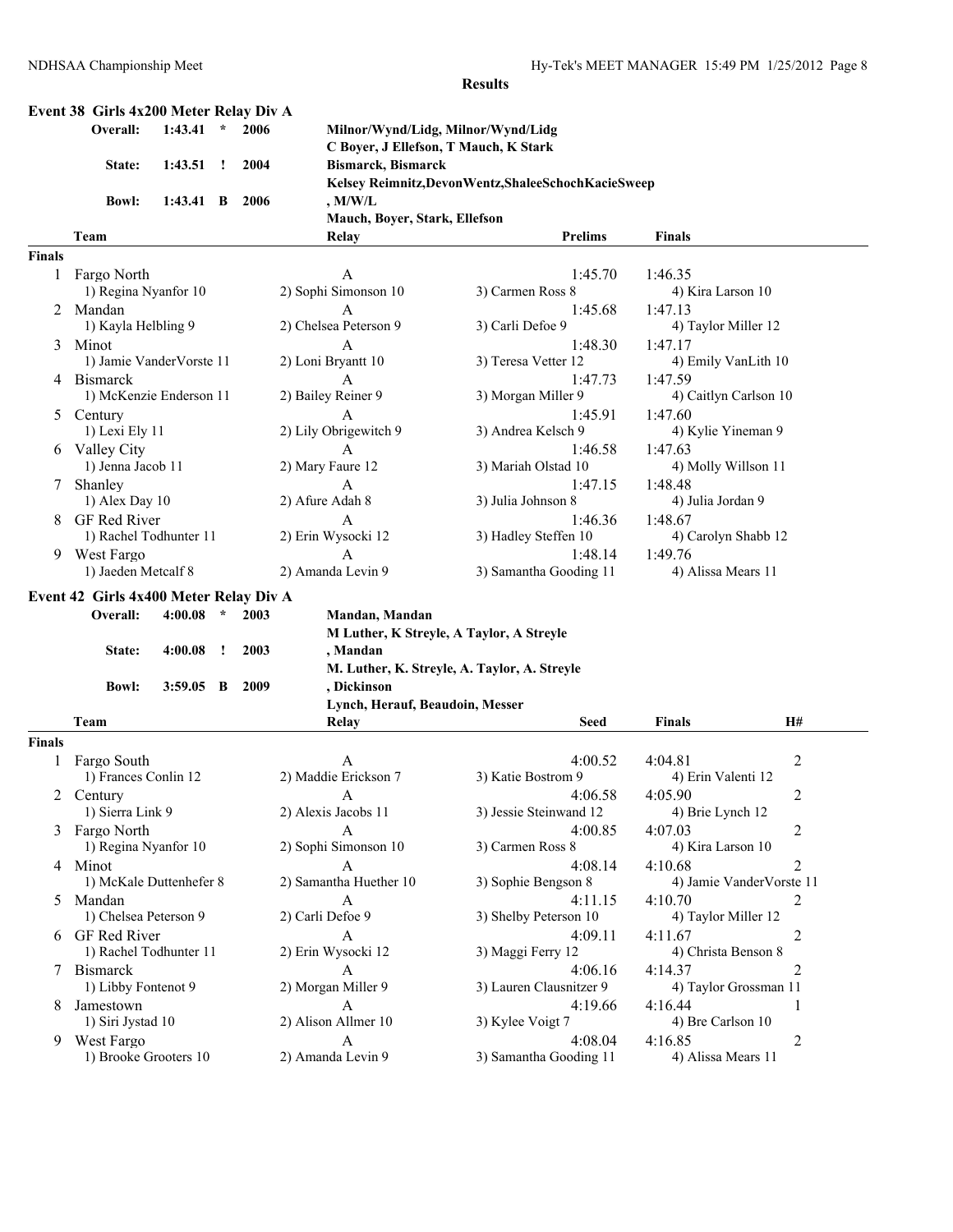# **Finals ... (Event 42 Girls 4x400 Meter Relay Div A)**

|                    | Team                                          |             |         |      | Finals  (Event 42 Girls 4x400 Meter Relay Div A)<br>Relay | <b>Seed</b>                                     | <b>Finals</b>            | H#             |
|--------------------|-----------------------------------------------|-------------|---------|------|-----------------------------------------------------------|-------------------------------------------------|--------------------------|----------------|
| 10                 | <b>GF</b> Central                             |             |         |      | A                                                         | 4:15.09                                         | 4:18.48                  | 1              |
|                    | 1) Sydney Lund 11                             |             |         |      | 2) Jessica Lindsay 12                                     | 3) Ali Lindsay 10                               | 4) Taylor Ray 10         |                |
| 11                 | Shanley                                       |             |         |      | A                                                         | 4:11.34                                         | 4:18.95                  | 1              |
|                    | 1) Alex Day 10                                |             |         |      | 2) Afure Adah 8                                           | 3) Taylor Baumler 9                             | 4) Julia Jordan 9        |                |
|                    | 12 Dickinson                                  |             |         |      | A                                                         |                                                 |                          |                |
|                    | 1) Ally Hoffmann 12                           |             |         |      | 2) Stormie Sickler 12                                     | 4:11.12<br>3) Rachel Schroeder 10               | 4:23.41                  | $\overline{c}$ |
|                    |                                               |             |         |      |                                                           |                                                 | 4) Ali Moody 10          |                |
| 13                 | <b>Fargo Davies</b><br>1) Kelsey Zastoupil 11 |             |         |      | A<br>2) Hannah Brooks 9                                   | 4:14.39                                         | 4:25.35                  | 1              |
|                    |                                               |             |         |      |                                                           | 3) Libby LeDoux 7                               | 4) Tarin Lachowitzer 11  |                |
|                    | Event 46 Girls 4x800 Meter Relay Div A        |             |         |      |                                                           |                                                 |                          |                |
|                    | Overall:                                      | 9:29.79     | $\star$ | 1999 | , Bismarck Century                                        |                                                 |                          |                |
|                    |                                               |             |         |      |                                                           | J. Kindschi, M. Jacobson, Katie Reim, Beth Hoge |                          |                |
|                    | State:                                        | 9:29.79     | $\cdot$ | 1999 | , Bismarck Century                                        |                                                 |                          |                |
|                    |                                               |             |         |      |                                                           | J. Kindschi, M. Jacobson, K. Reim, B. Hoge      |                          |                |
|                    | <b>Bowl:</b>                                  | $9:34.69$ B |         | 2009 | , West Fargo                                              |                                                 |                          |                |
|                    |                                               |             |         |      |                                                           | Hermanson, Grooters, Balterzore, Mears          |                          |                |
|                    | Team                                          |             |         |      | Relay                                                     | Seed                                            | <b>Finals</b>            |                |
| <b>Finals</b>      |                                               |             |         |      |                                                           |                                                 |                          |                |
| 1                  | Century                                       |             |         |      | A                                                         | 9:52.14                                         | 9:35.74                  |                |
|                    | 1) Jessie Steinwand 12                        |             |         |      | 2) Chelsea Boger 12                                       | 3) Megan Sanford 12                             | 4) Brie Lynch 12         |                |
|                    | <b>Bismarck</b>                               |             |         |      | A                                                         | 9:49.24                                         | 9:36.27                  |                |
|                    | 1) Libby Fontenot 9                           |             |         |      | 2) Morgan Miller 9                                        | 3) Caitlyn Carlson 10                           | 4) Brittany Brownotter 9 |                |
| 3                  | Shanley                                       |             |         |      | $\mathsf{A}$                                              | 9:47.83                                         | 9:37.64                  |                |
|                    | 1) Alex Backlund 9                            |             |         |      | 2) Taylor Baumler 9                                       | 3) Sarah Jacobson 7                             | 4) Anna Triller 7        |                |
| 4                  | GF Red River                                  |             |         |      | $\mathsf{A}$                                              | 9:55.99                                         | 9:44.83                  |                |
|                    | 1) Erin Wysocki 12                            |             |         |      | 2) Rachel Todhunter 11                                    | 3) Zoe Schreiner 10                             | 4) Maggi Ferry 12        |                |
| 5                  | West Fargo                                    |             |         |      | A                                                         | 9:45.98                                         | 9:45.58                  |                |
|                    | 1) Alissa Mears 11                            |             |         |      | 2) Keana Karnopp 10                                       | 3) Christine Baltezore 10                       | 4) Brooke Grooters 10    |                |
|                    | 6 Fargo Davies                                |             |         |      | A                                                         | 10:09.65                                        | 9:53.75                  |                |
|                    | 1) Katie Bye 7                                |             |         |      | 2) Kelsey Zastoupil 11                                    | 3) Casey Hatlevoll 11                           | 4) Tarin Lachowitzer 11  |                |
| 7                  | Dickinson                                     |             |         |      | A                                                         | 10:09.92                                        | 10:02.47                 |                |
|                    | 1) Ally Hoffmann 12                           |             |         |      | 2) Stormie Sickler 12                                     | 3) Meleah Leiss 10                              | 4) Lynae Messer 11       |                |
| 8                  | Fargo North                                   |             |         |      | $\mathbf{A}$                                              | 9:51.02                                         | 10:03.84                 |                |
|                    | 1) Abby Roche 12                              |             |         |      | 2) Jackie Harmon 8                                        | 3) Elizabeth Roche 8                            | 4) Emily Roche 10        |                |
| 9.                 | Minot                                         |             |         |      | A                                                         | 9:55.67                                         | 10:08.31                 |                |
|                    | 1) Jamie VanderVorste 11                      |             |         |      | 2) Jayden Moum 9                                          | 3) Rachel Pabelico 9                            | 4) Samantha Huether 10   |                |
|                    | 10 Mandan                                     |             |         |      | A                                                         | 10:23.82                                        | 10:10.47                 |                |
|                    | 1) Kiersten Sauber 11                         |             |         |      | 2) Shelby Peterson 10                                     | 3) Sadie Larson 9                               | 4) Nicole Trenda 10      |                |
|                    | 11 Devils Lake                                |             |         |      | $\mathbf{A}$                                              | 10:15.93                                        | 10:12.41                 |                |
|                    | 1) Christa Lysne 10                           |             |         |      | 2) McKenzie Hartl 9                                       | 3) Randi Widmer 10                              | 4) Hanna Pike 11         |                |
| 12                 | Williston                                     |             |         |      | A                                                         | 10:20.00                                        | 10:16.86                 |                |
|                    | 1) Moriah Juhl 12                             |             |         |      | 2) Olivia Larson 9                                        | 3) Brooke McNary 12                             | 4) Riley Ceglowski 10    |                |
| 13                 | Wahpeton                                      |             |         |      | $\mathbf{A}$                                              | 10:25.21                                        | 10:18.88                 |                |
|                    | 1) Jessica Mastel 9                           |             |         |      | 2) Tawny Irwin 11                                         | 3) Ashley Edwardson 11                          | 4) Amy Elliot 12         |                |
|                    |                                               |             |         |      |                                                           |                                                 |                          |                |
|                    | Event 50 Girls High Jump Div A                |             |         |      |                                                           |                                                 |                          |                |
|                    | Overall:                                      | $5-09.25$   | $\star$ | 2003 | <b>Halley Odegaard, Kindred</b>                           |                                                 |                          |                |
|                    | State:                                        | 5-08.25     | $\cdot$ | 1993 | <b>Cindy Leingang, Mandan</b>                             |                                                 |                          |                |
|                    | <b>Bowl:</b>                                  | 5-09.25     | B       | 2003 | Haley Odegaard, Kindred                                   |                                                 |                          |                |
|                    | Name                                          |             |         |      | Yr School                                                 | <b>Seed</b>                                     | <b>Finals</b>            |                |
|                    |                                               |             |         |      |                                                           |                                                 |                          |                |
|                    |                                               |             |         |      |                                                           |                                                 | 5-05.00                  |                |
| 1                  |                                               |             |         |      |                                                           |                                                 |                          |                |
| <b>Finals</b><br>2 | Kira Larson<br>Hannah Larson                  |             |         |      | 10 Fargo North<br>10 Century                              | 5-08.00<br>5-04.00                              | $5 - 02.00$              |                |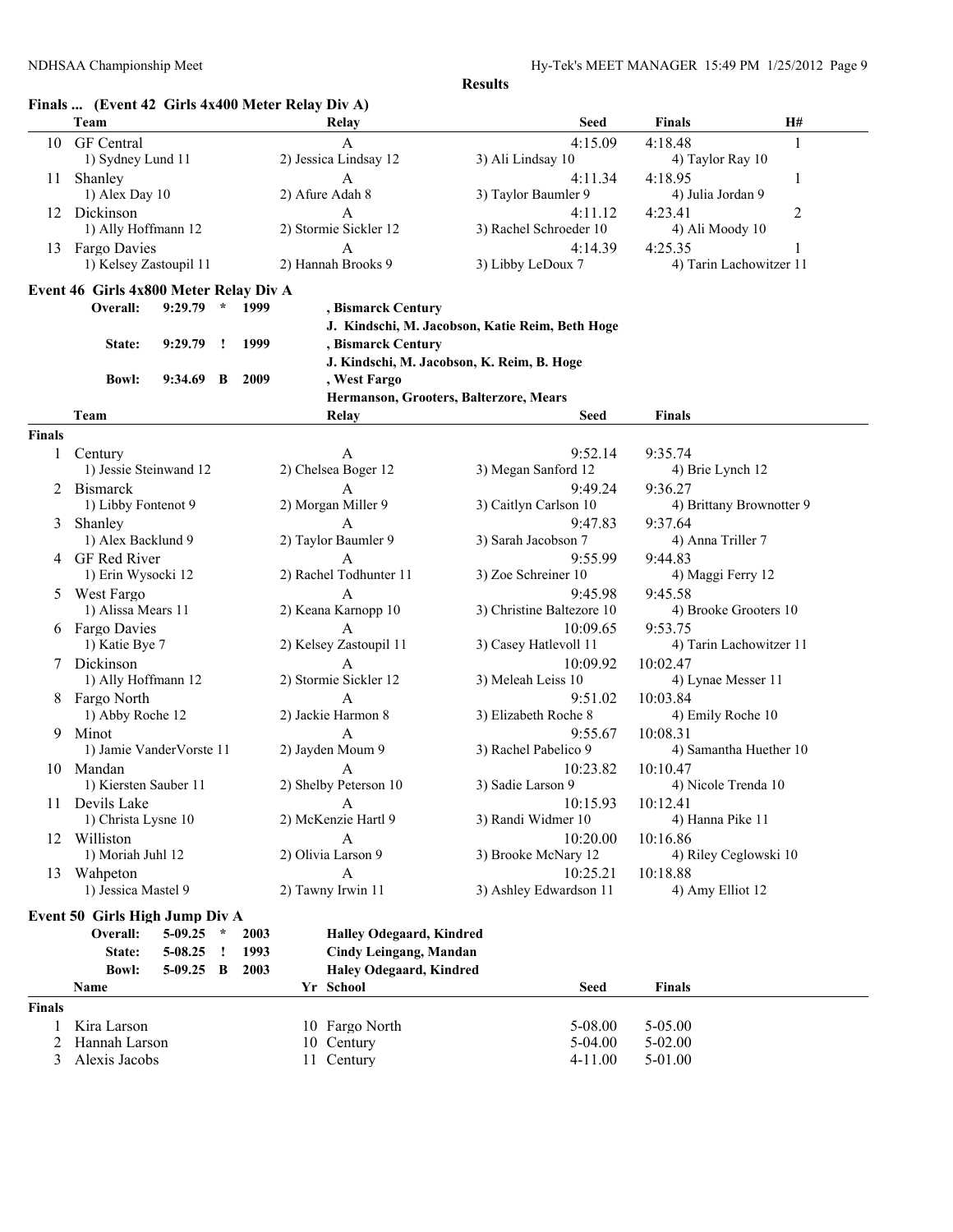## **Finals ... (Event 50 Girls High Jump Div A)**

| 5-01.00<br>4-11.00<br>Veronica Hermann<br>10 Century<br>4<br>Hannah Arason<br>7 GF Red River<br>$4 - 11.00$<br>$4 - 11.00$<br>4<br>Alexis Goldade<br>10 Mandan<br>4-07.00<br>J4-11.00<br>6<br>Jenna Stilwell<br>4-07.00<br>Jamestown<br>J4-11.00<br>8<br>6<br>Ali Moody<br>10 Dickinson<br>5-01.00<br>J4-11.00<br>6<br>5-03.00<br>Shelby Gustafson<br>9 West Fargo<br>J4-11.00<br>6<br>5-01.00<br>Jasmine Moffett<br>11 Fargo Davies<br>J4-11.00<br>9<br>Maggie Ries<br>9 Shanley<br>4-11.00<br>$4 - 09.00$<br>11<br>11<br>Kara Schott<br>10 Fargo South<br>4-11.00<br>4-09.00<br><b>Event 54 Girls Long Jump Div A</b><br>Overall:<br>19-05.50<br>$\star$<br>2006<br><b>Whitney Carlson, Carrington</b><br>19-03.25<br>2005<br>McKenzie Mehlisch, Fargo South<br>State:<br>÷<br>2006<br><b>Whitney Carlson, Carrington</b><br><b>Bowl:</b><br>19-05.50<br>B<br>Yr School<br>Wind<br>Name<br><b>Seed</b><br><b>Finals</b><br><b>Finals</b><br><b>Hadley Steffen</b><br>10 GF Red River<br>18-05.50<br>18-08.00<br>0.6<br>2<br><b>Bailey Reiner</b><br>9 Bismarck<br>18-01.25<br>17-11.75<br>1.7<br>Christina Bruenjes<br>17-09.25<br>17-05.50<br>0.1<br>10 West Fargo<br>3<br>Jess Herauf<br>12 Dickinson<br>17-11.00<br>17-03.50<br>0.4<br>4<br>1.2<br>Hannah Jeske<br>11 Century<br>17-00.00<br>17-01.00<br>5<br>Lexi Ely<br>17-05.50<br>16-09.75<br>0.6<br>11 Century<br>6<br>Colie Sabol<br>11 GF Red River<br>16-06.50<br>16-05.00<br>$-0.1$<br>7<br>Andrea Kelsch<br>16-08.00<br>1.8<br>8<br>9 Century<br>16-04.75<br>11 Century<br>15-06.00<br>16-00.50<br>1.0<br>9<br>Chelsey Jung<br><b>Bismarck</b><br>Katelyn Friedt<br>16-11.00<br>16-00.00<br>$-2.5$<br>10<br>12<br>11<br>Libby LeDoux<br><b>Fargo Davies</b><br>16-07.00<br>15-08.25<br>1.1<br>7<br>12<br><b>Taylor Vasichek</b><br>12 Mandan<br>17-01.50<br>15-06.75<br>0.4<br>10 Fargo Davies<br>13<br>Candace Kornelson<br>15-10.00<br>15-02.00<br>2.4<br>13<br>Kara Schott<br>15-02.00<br>0.4<br>10 Fargo South<br>15-11.50<br><b>Event 58 Girls Triple Jump Div A</b><br>Overall:<br>39-04.25<br><b>Crystal Cummins, Fargo South</b><br>$\star$<br>1998<br><b>Crystal Cummins, Fargo South</b><br>39-04.25<br>1998<br>State:<br>$\mathbf{I}$<br>2008<br>Kristen Killoran, Maple Valley<br><b>Bowl:</b><br>39-08.25<br>B<br>Yr School<br>Wind<br><b>Seed</b><br><b>Finals</b><br>Name<br><b>Finals</b><br>Christina Bruenjes<br>37-08.00<br>1.5<br>10 West Fargo<br>37-01.00<br>2<br>Colie Sabol<br>11 GF Red River<br>35-02.25<br>35-08.75<br>$-2.3$<br>34-05.00<br>35-07.50<br>1.9<br>3<br>Reily Klose<br>8 Fargo Davies<br>Hannah Jeske<br>11 Century<br>35-06.50<br>35-04.00<br>1.7<br>4<br>1.8<br>Jill Gustafson<br>12 West Fargo<br>34-08.50<br>34-10.00<br>5<br>11 Minot<br>DelRay Audet<br>34-08.50<br>34-07.75<br>1.6<br>6<br>9 Bismarck<br>Natalee Todd<br>34-08.50<br>34-06.00<br>0.5<br>Hannah Larson<br>10 Century<br>34-03.00<br>1.7<br>8<br>34-11.25<br>Ali Moody<br>10 Dickinson<br>34-00.00<br>34-02.50<br>0.4<br>9<br>Candace Kornelson<br>10 Fargo Davies<br>33-11.50<br>33-10.50<br>$-0.2$<br>10<br>Katelyn Friedt<br>12 Bismarck<br>33-11.50<br>1.3<br>10<br>34-00.50<br>12<br><b>Ashley Bohrer</b><br>10 Century<br>34-06.25<br>33-09.00<br>1.4<br>13<br>McKayla Orr<br>9 Jamestown<br>34-04.75<br>33-07.00<br>$-0.1$<br><b>Taylor Vasichek</b><br>12 Mandan<br>35-03.50<br>33-02.75<br>$+0.0$<br>14 |    | Name           |  |  |  | Yr School | <b>Seed</b> | <b>Finals</b> |     |  |
|----------------------------------------------------------------------------------------------------------------------------------------------------------------------------------------------------------------------------------------------------------------------------------------------------------------------------------------------------------------------------------------------------------------------------------------------------------------------------------------------------------------------------------------------------------------------------------------------------------------------------------------------------------------------------------------------------------------------------------------------------------------------------------------------------------------------------------------------------------------------------------------------------------------------------------------------------------------------------------------------------------------------------------------------------------------------------------------------------------------------------------------------------------------------------------------------------------------------------------------------------------------------------------------------------------------------------------------------------------------------------------------------------------------------------------------------------------------------------------------------------------------------------------------------------------------------------------------------------------------------------------------------------------------------------------------------------------------------------------------------------------------------------------------------------------------------------------------------------------------------------------------------------------------------------------------------------------------------------------------------------------------------------------------------------------------------------------------------------------------------------------------------------------------------------------------------------------------------------------------------------------------------------------------------------------------------------------------------------------------------------------------------------------------------------------------------------------------------------------------------------------------------------------------------------------------------------------------------------------------------------------------------------------------------------------------------------------------------------------------------------------------------------------------------------------------------------------------------------------------------------------------------------------------------------------------------------------------------------------------------------------------------------------------------------------------------------------------------------------------------------------------------------------------------------------------------------------------------------------------------------------------------------------------------------------------------------------------------------------------------------------------------|----|----------------|--|--|--|-----------|-------------|---------------|-----|--|
|                                                                                                                                                                                                                                                                                                                                                                                                                                                                                                                                                                                                                                                                                                                                                                                                                                                                                                                                                                                                                                                                                                                                                                                                                                                                                                                                                                                                                                                                                                                                                                                                                                                                                                                                                                                                                                                                                                                                                                                                                                                                                                                                                                                                                                                                                                                                                                                                                                                                                                                                                                                                                                                                                                                                                                                                                                                                                                                                                                                                                                                                                                                                                                                                                                                                                                                                                                                              |    |                |  |  |  |           |             |               |     |  |
|                                                                                                                                                                                                                                                                                                                                                                                                                                                                                                                                                                                                                                                                                                                                                                                                                                                                                                                                                                                                                                                                                                                                                                                                                                                                                                                                                                                                                                                                                                                                                                                                                                                                                                                                                                                                                                                                                                                                                                                                                                                                                                                                                                                                                                                                                                                                                                                                                                                                                                                                                                                                                                                                                                                                                                                                                                                                                                                                                                                                                                                                                                                                                                                                                                                                                                                                                                                              |    |                |  |  |  |           |             |               |     |  |
|                                                                                                                                                                                                                                                                                                                                                                                                                                                                                                                                                                                                                                                                                                                                                                                                                                                                                                                                                                                                                                                                                                                                                                                                                                                                                                                                                                                                                                                                                                                                                                                                                                                                                                                                                                                                                                                                                                                                                                                                                                                                                                                                                                                                                                                                                                                                                                                                                                                                                                                                                                                                                                                                                                                                                                                                                                                                                                                                                                                                                                                                                                                                                                                                                                                                                                                                                                                              |    |                |  |  |  |           |             |               |     |  |
|                                                                                                                                                                                                                                                                                                                                                                                                                                                                                                                                                                                                                                                                                                                                                                                                                                                                                                                                                                                                                                                                                                                                                                                                                                                                                                                                                                                                                                                                                                                                                                                                                                                                                                                                                                                                                                                                                                                                                                                                                                                                                                                                                                                                                                                                                                                                                                                                                                                                                                                                                                                                                                                                                                                                                                                                                                                                                                                                                                                                                                                                                                                                                                                                                                                                                                                                                                                              |    |                |  |  |  |           |             |               |     |  |
|                                                                                                                                                                                                                                                                                                                                                                                                                                                                                                                                                                                                                                                                                                                                                                                                                                                                                                                                                                                                                                                                                                                                                                                                                                                                                                                                                                                                                                                                                                                                                                                                                                                                                                                                                                                                                                                                                                                                                                                                                                                                                                                                                                                                                                                                                                                                                                                                                                                                                                                                                                                                                                                                                                                                                                                                                                                                                                                                                                                                                                                                                                                                                                                                                                                                                                                                                                                              |    |                |  |  |  |           |             |               |     |  |
|                                                                                                                                                                                                                                                                                                                                                                                                                                                                                                                                                                                                                                                                                                                                                                                                                                                                                                                                                                                                                                                                                                                                                                                                                                                                                                                                                                                                                                                                                                                                                                                                                                                                                                                                                                                                                                                                                                                                                                                                                                                                                                                                                                                                                                                                                                                                                                                                                                                                                                                                                                                                                                                                                                                                                                                                                                                                                                                                                                                                                                                                                                                                                                                                                                                                                                                                                                                              |    |                |  |  |  |           |             |               |     |  |
|                                                                                                                                                                                                                                                                                                                                                                                                                                                                                                                                                                                                                                                                                                                                                                                                                                                                                                                                                                                                                                                                                                                                                                                                                                                                                                                                                                                                                                                                                                                                                                                                                                                                                                                                                                                                                                                                                                                                                                                                                                                                                                                                                                                                                                                                                                                                                                                                                                                                                                                                                                                                                                                                                                                                                                                                                                                                                                                                                                                                                                                                                                                                                                                                                                                                                                                                                                                              |    |                |  |  |  |           |             |               |     |  |
|                                                                                                                                                                                                                                                                                                                                                                                                                                                                                                                                                                                                                                                                                                                                                                                                                                                                                                                                                                                                                                                                                                                                                                                                                                                                                                                                                                                                                                                                                                                                                                                                                                                                                                                                                                                                                                                                                                                                                                                                                                                                                                                                                                                                                                                                                                                                                                                                                                                                                                                                                                                                                                                                                                                                                                                                                                                                                                                                                                                                                                                                                                                                                                                                                                                                                                                                                                                              |    |                |  |  |  |           |             |               |     |  |
|                                                                                                                                                                                                                                                                                                                                                                                                                                                                                                                                                                                                                                                                                                                                                                                                                                                                                                                                                                                                                                                                                                                                                                                                                                                                                                                                                                                                                                                                                                                                                                                                                                                                                                                                                                                                                                                                                                                                                                                                                                                                                                                                                                                                                                                                                                                                                                                                                                                                                                                                                                                                                                                                                                                                                                                                                                                                                                                                                                                                                                                                                                                                                                                                                                                                                                                                                                                              |    |                |  |  |  |           |             |               |     |  |
|                                                                                                                                                                                                                                                                                                                                                                                                                                                                                                                                                                                                                                                                                                                                                                                                                                                                                                                                                                                                                                                                                                                                                                                                                                                                                                                                                                                                                                                                                                                                                                                                                                                                                                                                                                                                                                                                                                                                                                                                                                                                                                                                                                                                                                                                                                                                                                                                                                                                                                                                                                                                                                                                                                                                                                                                                                                                                                                                                                                                                                                                                                                                                                                                                                                                                                                                                                                              |    |                |  |  |  |           |             |               |     |  |
|                                                                                                                                                                                                                                                                                                                                                                                                                                                                                                                                                                                                                                                                                                                                                                                                                                                                                                                                                                                                                                                                                                                                                                                                                                                                                                                                                                                                                                                                                                                                                                                                                                                                                                                                                                                                                                                                                                                                                                                                                                                                                                                                                                                                                                                                                                                                                                                                                                                                                                                                                                                                                                                                                                                                                                                                                                                                                                                                                                                                                                                                                                                                                                                                                                                                                                                                                                                              |    |                |  |  |  |           |             |               |     |  |
|                                                                                                                                                                                                                                                                                                                                                                                                                                                                                                                                                                                                                                                                                                                                                                                                                                                                                                                                                                                                                                                                                                                                                                                                                                                                                                                                                                                                                                                                                                                                                                                                                                                                                                                                                                                                                                                                                                                                                                                                                                                                                                                                                                                                                                                                                                                                                                                                                                                                                                                                                                                                                                                                                                                                                                                                                                                                                                                                                                                                                                                                                                                                                                                                                                                                                                                                                                                              |    |                |  |  |  |           |             |               |     |  |
|                                                                                                                                                                                                                                                                                                                                                                                                                                                                                                                                                                                                                                                                                                                                                                                                                                                                                                                                                                                                                                                                                                                                                                                                                                                                                                                                                                                                                                                                                                                                                                                                                                                                                                                                                                                                                                                                                                                                                                                                                                                                                                                                                                                                                                                                                                                                                                                                                                                                                                                                                                                                                                                                                                                                                                                                                                                                                                                                                                                                                                                                                                                                                                                                                                                                                                                                                                                              |    |                |  |  |  |           |             |               |     |  |
|                                                                                                                                                                                                                                                                                                                                                                                                                                                                                                                                                                                                                                                                                                                                                                                                                                                                                                                                                                                                                                                                                                                                                                                                                                                                                                                                                                                                                                                                                                                                                                                                                                                                                                                                                                                                                                                                                                                                                                                                                                                                                                                                                                                                                                                                                                                                                                                                                                                                                                                                                                                                                                                                                                                                                                                                                                                                                                                                                                                                                                                                                                                                                                                                                                                                                                                                                                                              |    |                |  |  |  |           |             |               |     |  |
|                                                                                                                                                                                                                                                                                                                                                                                                                                                                                                                                                                                                                                                                                                                                                                                                                                                                                                                                                                                                                                                                                                                                                                                                                                                                                                                                                                                                                                                                                                                                                                                                                                                                                                                                                                                                                                                                                                                                                                                                                                                                                                                                                                                                                                                                                                                                                                                                                                                                                                                                                                                                                                                                                                                                                                                                                                                                                                                                                                                                                                                                                                                                                                                                                                                                                                                                                                                              |    |                |  |  |  |           |             |               |     |  |
|                                                                                                                                                                                                                                                                                                                                                                                                                                                                                                                                                                                                                                                                                                                                                                                                                                                                                                                                                                                                                                                                                                                                                                                                                                                                                                                                                                                                                                                                                                                                                                                                                                                                                                                                                                                                                                                                                                                                                                                                                                                                                                                                                                                                                                                                                                                                                                                                                                                                                                                                                                                                                                                                                                                                                                                                                                                                                                                                                                                                                                                                                                                                                                                                                                                                                                                                                                                              |    |                |  |  |  |           |             |               |     |  |
|                                                                                                                                                                                                                                                                                                                                                                                                                                                                                                                                                                                                                                                                                                                                                                                                                                                                                                                                                                                                                                                                                                                                                                                                                                                                                                                                                                                                                                                                                                                                                                                                                                                                                                                                                                                                                                                                                                                                                                                                                                                                                                                                                                                                                                                                                                                                                                                                                                                                                                                                                                                                                                                                                                                                                                                                                                                                                                                                                                                                                                                                                                                                                                                                                                                                                                                                                                                              |    |                |  |  |  |           |             |               |     |  |
|                                                                                                                                                                                                                                                                                                                                                                                                                                                                                                                                                                                                                                                                                                                                                                                                                                                                                                                                                                                                                                                                                                                                                                                                                                                                                                                                                                                                                                                                                                                                                                                                                                                                                                                                                                                                                                                                                                                                                                                                                                                                                                                                                                                                                                                                                                                                                                                                                                                                                                                                                                                                                                                                                                                                                                                                                                                                                                                                                                                                                                                                                                                                                                                                                                                                                                                                                                                              |    |                |  |  |  |           |             |               |     |  |
|                                                                                                                                                                                                                                                                                                                                                                                                                                                                                                                                                                                                                                                                                                                                                                                                                                                                                                                                                                                                                                                                                                                                                                                                                                                                                                                                                                                                                                                                                                                                                                                                                                                                                                                                                                                                                                                                                                                                                                                                                                                                                                                                                                                                                                                                                                                                                                                                                                                                                                                                                                                                                                                                                                                                                                                                                                                                                                                                                                                                                                                                                                                                                                                                                                                                                                                                                                                              |    |                |  |  |  |           |             |               |     |  |
|                                                                                                                                                                                                                                                                                                                                                                                                                                                                                                                                                                                                                                                                                                                                                                                                                                                                                                                                                                                                                                                                                                                                                                                                                                                                                                                                                                                                                                                                                                                                                                                                                                                                                                                                                                                                                                                                                                                                                                                                                                                                                                                                                                                                                                                                                                                                                                                                                                                                                                                                                                                                                                                                                                                                                                                                                                                                                                                                                                                                                                                                                                                                                                                                                                                                                                                                                                                              |    |                |  |  |  |           |             |               |     |  |
|                                                                                                                                                                                                                                                                                                                                                                                                                                                                                                                                                                                                                                                                                                                                                                                                                                                                                                                                                                                                                                                                                                                                                                                                                                                                                                                                                                                                                                                                                                                                                                                                                                                                                                                                                                                                                                                                                                                                                                                                                                                                                                                                                                                                                                                                                                                                                                                                                                                                                                                                                                                                                                                                                                                                                                                                                                                                                                                                                                                                                                                                                                                                                                                                                                                                                                                                                                                              |    |                |  |  |  |           |             |               |     |  |
|                                                                                                                                                                                                                                                                                                                                                                                                                                                                                                                                                                                                                                                                                                                                                                                                                                                                                                                                                                                                                                                                                                                                                                                                                                                                                                                                                                                                                                                                                                                                                                                                                                                                                                                                                                                                                                                                                                                                                                                                                                                                                                                                                                                                                                                                                                                                                                                                                                                                                                                                                                                                                                                                                                                                                                                                                                                                                                                                                                                                                                                                                                                                                                                                                                                                                                                                                                                              |    |                |  |  |  |           |             |               |     |  |
|                                                                                                                                                                                                                                                                                                                                                                                                                                                                                                                                                                                                                                                                                                                                                                                                                                                                                                                                                                                                                                                                                                                                                                                                                                                                                                                                                                                                                                                                                                                                                                                                                                                                                                                                                                                                                                                                                                                                                                                                                                                                                                                                                                                                                                                                                                                                                                                                                                                                                                                                                                                                                                                                                                                                                                                                                                                                                                                                                                                                                                                                                                                                                                                                                                                                                                                                                                                              |    |                |  |  |  |           |             |               |     |  |
|                                                                                                                                                                                                                                                                                                                                                                                                                                                                                                                                                                                                                                                                                                                                                                                                                                                                                                                                                                                                                                                                                                                                                                                                                                                                                                                                                                                                                                                                                                                                                                                                                                                                                                                                                                                                                                                                                                                                                                                                                                                                                                                                                                                                                                                                                                                                                                                                                                                                                                                                                                                                                                                                                                                                                                                                                                                                                                                                                                                                                                                                                                                                                                                                                                                                                                                                                                                              |    |                |  |  |  |           |             |               |     |  |
|                                                                                                                                                                                                                                                                                                                                                                                                                                                                                                                                                                                                                                                                                                                                                                                                                                                                                                                                                                                                                                                                                                                                                                                                                                                                                                                                                                                                                                                                                                                                                                                                                                                                                                                                                                                                                                                                                                                                                                                                                                                                                                                                                                                                                                                                                                                                                                                                                                                                                                                                                                                                                                                                                                                                                                                                                                                                                                                                                                                                                                                                                                                                                                                                                                                                                                                                                                                              |    |                |  |  |  |           |             |               |     |  |
|                                                                                                                                                                                                                                                                                                                                                                                                                                                                                                                                                                                                                                                                                                                                                                                                                                                                                                                                                                                                                                                                                                                                                                                                                                                                                                                                                                                                                                                                                                                                                                                                                                                                                                                                                                                                                                                                                                                                                                                                                                                                                                                                                                                                                                                                                                                                                                                                                                                                                                                                                                                                                                                                                                                                                                                                                                                                                                                                                                                                                                                                                                                                                                                                                                                                                                                                                                                              |    |                |  |  |  |           |             |               |     |  |
|                                                                                                                                                                                                                                                                                                                                                                                                                                                                                                                                                                                                                                                                                                                                                                                                                                                                                                                                                                                                                                                                                                                                                                                                                                                                                                                                                                                                                                                                                                                                                                                                                                                                                                                                                                                                                                                                                                                                                                                                                                                                                                                                                                                                                                                                                                                                                                                                                                                                                                                                                                                                                                                                                                                                                                                                                                                                                                                                                                                                                                                                                                                                                                                                                                                                                                                                                                                              |    |                |  |  |  |           |             |               |     |  |
|                                                                                                                                                                                                                                                                                                                                                                                                                                                                                                                                                                                                                                                                                                                                                                                                                                                                                                                                                                                                                                                                                                                                                                                                                                                                                                                                                                                                                                                                                                                                                                                                                                                                                                                                                                                                                                                                                                                                                                                                                                                                                                                                                                                                                                                                                                                                                                                                                                                                                                                                                                                                                                                                                                                                                                                                                                                                                                                                                                                                                                                                                                                                                                                                                                                                                                                                                                                              |    |                |  |  |  |           |             |               |     |  |
|                                                                                                                                                                                                                                                                                                                                                                                                                                                                                                                                                                                                                                                                                                                                                                                                                                                                                                                                                                                                                                                                                                                                                                                                                                                                                                                                                                                                                                                                                                                                                                                                                                                                                                                                                                                                                                                                                                                                                                                                                                                                                                                                                                                                                                                                                                                                                                                                                                                                                                                                                                                                                                                                                                                                                                                                                                                                                                                                                                                                                                                                                                                                                                                                                                                                                                                                                                                              |    |                |  |  |  |           |             |               |     |  |
|                                                                                                                                                                                                                                                                                                                                                                                                                                                                                                                                                                                                                                                                                                                                                                                                                                                                                                                                                                                                                                                                                                                                                                                                                                                                                                                                                                                                                                                                                                                                                                                                                                                                                                                                                                                                                                                                                                                                                                                                                                                                                                                                                                                                                                                                                                                                                                                                                                                                                                                                                                                                                                                                                                                                                                                                                                                                                                                                                                                                                                                                                                                                                                                                                                                                                                                                                                                              |    |                |  |  |  |           |             |               |     |  |
|                                                                                                                                                                                                                                                                                                                                                                                                                                                                                                                                                                                                                                                                                                                                                                                                                                                                                                                                                                                                                                                                                                                                                                                                                                                                                                                                                                                                                                                                                                                                                                                                                                                                                                                                                                                                                                                                                                                                                                                                                                                                                                                                                                                                                                                                                                                                                                                                                                                                                                                                                                                                                                                                                                                                                                                                                                                                                                                                                                                                                                                                                                                                                                                                                                                                                                                                                                                              |    |                |  |  |  |           |             |               |     |  |
|                                                                                                                                                                                                                                                                                                                                                                                                                                                                                                                                                                                                                                                                                                                                                                                                                                                                                                                                                                                                                                                                                                                                                                                                                                                                                                                                                                                                                                                                                                                                                                                                                                                                                                                                                                                                                                                                                                                                                                                                                                                                                                                                                                                                                                                                                                                                                                                                                                                                                                                                                                                                                                                                                                                                                                                                                                                                                                                                                                                                                                                                                                                                                                                                                                                                                                                                                                                              |    |                |  |  |  |           |             |               |     |  |
|                                                                                                                                                                                                                                                                                                                                                                                                                                                                                                                                                                                                                                                                                                                                                                                                                                                                                                                                                                                                                                                                                                                                                                                                                                                                                                                                                                                                                                                                                                                                                                                                                                                                                                                                                                                                                                                                                                                                                                                                                                                                                                                                                                                                                                                                                                                                                                                                                                                                                                                                                                                                                                                                                                                                                                                                                                                                                                                                                                                                                                                                                                                                                                                                                                                                                                                                                                                              |    |                |  |  |  |           |             |               |     |  |
|                                                                                                                                                                                                                                                                                                                                                                                                                                                                                                                                                                                                                                                                                                                                                                                                                                                                                                                                                                                                                                                                                                                                                                                                                                                                                                                                                                                                                                                                                                                                                                                                                                                                                                                                                                                                                                                                                                                                                                                                                                                                                                                                                                                                                                                                                                                                                                                                                                                                                                                                                                                                                                                                                                                                                                                                                                                                                                                                                                                                                                                                                                                                                                                                                                                                                                                                                                                              |    |                |  |  |  |           |             |               |     |  |
|                                                                                                                                                                                                                                                                                                                                                                                                                                                                                                                                                                                                                                                                                                                                                                                                                                                                                                                                                                                                                                                                                                                                                                                                                                                                                                                                                                                                                                                                                                                                                                                                                                                                                                                                                                                                                                                                                                                                                                                                                                                                                                                                                                                                                                                                                                                                                                                                                                                                                                                                                                                                                                                                                                                                                                                                                                                                                                                                                                                                                                                                                                                                                                                                                                                                                                                                                                                              |    |                |  |  |  |           |             |               |     |  |
|                                                                                                                                                                                                                                                                                                                                                                                                                                                                                                                                                                                                                                                                                                                                                                                                                                                                                                                                                                                                                                                                                                                                                                                                                                                                                                                                                                                                                                                                                                                                                                                                                                                                                                                                                                                                                                                                                                                                                                                                                                                                                                                                                                                                                                                                                                                                                                                                                                                                                                                                                                                                                                                                                                                                                                                                                                                                                                                                                                                                                                                                                                                                                                                                                                                                                                                                                                                              |    |                |  |  |  |           |             |               |     |  |
|                                                                                                                                                                                                                                                                                                                                                                                                                                                                                                                                                                                                                                                                                                                                                                                                                                                                                                                                                                                                                                                                                                                                                                                                                                                                                                                                                                                                                                                                                                                                                                                                                                                                                                                                                                                                                                                                                                                                                                                                                                                                                                                                                                                                                                                                                                                                                                                                                                                                                                                                                                                                                                                                                                                                                                                                                                                                                                                                                                                                                                                                                                                                                                                                                                                                                                                                                                                              |    |                |  |  |  |           |             |               |     |  |
|                                                                                                                                                                                                                                                                                                                                                                                                                                                                                                                                                                                                                                                                                                                                                                                                                                                                                                                                                                                                                                                                                                                                                                                                                                                                                                                                                                                                                                                                                                                                                                                                                                                                                                                                                                                                                                                                                                                                                                                                                                                                                                                                                                                                                                                                                                                                                                                                                                                                                                                                                                                                                                                                                                                                                                                                                                                                                                                                                                                                                                                                                                                                                                                                                                                                                                                                                                                              |    |                |  |  |  |           |             |               |     |  |
|                                                                                                                                                                                                                                                                                                                                                                                                                                                                                                                                                                                                                                                                                                                                                                                                                                                                                                                                                                                                                                                                                                                                                                                                                                                                                                                                                                                                                                                                                                                                                                                                                                                                                                                                                                                                                                                                                                                                                                                                                                                                                                                                                                                                                                                                                                                                                                                                                                                                                                                                                                                                                                                                                                                                                                                                                                                                                                                                                                                                                                                                                                                                                                                                                                                                                                                                                                                              |    |                |  |  |  |           |             |               |     |  |
|                                                                                                                                                                                                                                                                                                                                                                                                                                                                                                                                                                                                                                                                                                                                                                                                                                                                                                                                                                                                                                                                                                                                                                                                                                                                                                                                                                                                                                                                                                                                                                                                                                                                                                                                                                                                                                                                                                                                                                                                                                                                                                                                                                                                                                                                                                                                                                                                                                                                                                                                                                                                                                                                                                                                                                                                                                                                                                                                                                                                                                                                                                                                                                                                                                                                                                                                                                                              |    |                |  |  |  |           |             |               |     |  |
|                                                                                                                                                                                                                                                                                                                                                                                                                                                                                                                                                                                                                                                                                                                                                                                                                                                                                                                                                                                                                                                                                                                                                                                                                                                                                                                                                                                                                                                                                                                                                                                                                                                                                                                                                                                                                                                                                                                                                                                                                                                                                                                                                                                                                                                                                                                                                                                                                                                                                                                                                                                                                                                                                                                                                                                                                                                                                                                                                                                                                                                                                                                                                                                                                                                                                                                                                                                              |    |                |  |  |  |           |             |               |     |  |
|                                                                                                                                                                                                                                                                                                                                                                                                                                                                                                                                                                                                                                                                                                                                                                                                                                                                                                                                                                                                                                                                                                                                                                                                                                                                                                                                                                                                                                                                                                                                                                                                                                                                                                                                                                                                                                                                                                                                                                                                                                                                                                                                                                                                                                                                                                                                                                                                                                                                                                                                                                                                                                                                                                                                                                                                                                                                                                                                                                                                                                                                                                                                                                                                                                                                                                                                                                                              |    |                |  |  |  |           |             |               |     |  |
|                                                                                                                                                                                                                                                                                                                                                                                                                                                                                                                                                                                                                                                                                                                                                                                                                                                                                                                                                                                                                                                                                                                                                                                                                                                                                                                                                                                                                                                                                                                                                                                                                                                                                                                                                                                                                                                                                                                                                                                                                                                                                                                                                                                                                                                                                                                                                                                                                                                                                                                                                                                                                                                                                                                                                                                                                                                                                                                                                                                                                                                                                                                                                                                                                                                                                                                                                                                              |    |                |  |  |  |           |             |               |     |  |
|                                                                                                                                                                                                                                                                                                                                                                                                                                                                                                                                                                                                                                                                                                                                                                                                                                                                                                                                                                                                                                                                                                                                                                                                                                                                                                                                                                                                                                                                                                                                                                                                                                                                                                                                                                                                                                                                                                                                                                                                                                                                                                                                                                                                                                                                                                                                                                                                                                                                                                                                                                                                                                                                                                                                                                                                                                                                                                                                                                                                                                                                                                                                                                                                                                                                                                                                                                                              |    |                |  |  |  |           |             |               |     |  |
|                                                                                                                                                                                                                                                                                                                                                                                                                                                                                                                                                                                                                                                                                                                                                                                                                                                                                                                                                                                                                                                                                                                                                                                                                                                                                                                                                                                                                                                                                                                                                                                                                                                                                                                                                                                                                                                                                                                                                                                                                                                                                                                                                                                                                                                                                                                                                                                                                                                                                                                                                                                                                                                                                                                                                                                                                                                                                                                                                                                                                                                                                                                                                                                                                                                                                                                                                                                              |    |                |  |  |  |           |             |               |     |  |
|                                                                                                                                                                                                                                                                                                                                                                                                                                                                                                                                                                                                                                                                                                                                                                                                                                                                                                                                                                                                                                                                                                                                                                                                                                                                                                                                                                                                                                                                                                                                                                                                                                                                                                                                                                                                                                                                                                                                                                                                                                                                                                                                                                                                                                                                                                                                                                                                                                                                                                                                                                                                                                                                                                                                                                                                                                                                                                                                                                                                                                                                                                                                                                                                                                                                                                                                                                                              |    |                |  |  |  |           |             |               |     |  |
|                                                                                                                                                                                                                                                                                                                                                                                                                                                                                                                                                                                                                                                                                                                                                                                                                                                                                                                                                                                                                                                                                                                                                                                                                                                                                                                                                                                                                                                                                                                                                                                                                                                                                                                                                                                                                                                                                                                                                                                                                                                                                                                                                                                                                                                                                                                                                                                                                                                                                                                                                                                                                                                                                                                                                                                                                                                                                                                                                                                                                                                                                                                                                                                                                                                                                                                                                                                              |    |                |  |  |  |           |             |               |     |  |
|                                                                                                                                                                                                                                                                                                                                                                                                                                                                                                                                                                                                                                                                                                                                                                                                                                                                                                                                                                                                                                                                                                                                                                                                                                                                                                                                                                                                                                                                                                                                                                                                                                                                                                                                                                                                                                                                                                                                                                                                                                                                                                                                                                                                                                                                                                                                                                                                                                                                                                                                                                                                                                                                                                                                                                                                                                                                                                                                                                                                                                                                                                                                                                                                                                                                                                                                                                                              |    |                |  |  |  |           |             |               |     |  |
|                                                                                                                                                                                                                                                                                                                                                                                                                                                                                                                                                                                                                                                                                                                                                                                                                                                                                                                                                                                                                                                                                                                                                                                                                                                                                                                                                                                                                                                                                                                                                                                                                                                                                                                                                                                                                                                                                                                                                                                                                                                                                                                                                                                                                                                                                                                                                                                                                                                                                                                                                                                                                                                                                                                                                                                                                                                                                                                                                                                                                                                                                                                                                                                                                                                                                                                                                                                              |    |                |  |  |  |           |             |               |     |  |
|                                                                                                                                                                                                                                                                                                                                                                                                                                                                                                                                                                                                                                                                                                                                                                                                                                                                                                                                                                                                                                                                                                                                                                                                                                                                                                                                                                                                                                                                                                                                                                                                                                                                                                                                                                                                                                                                                                                                                                                                                                                                                                                                                                                                                                                                                                                                                                                                                                                                                                                                                                                                                                                                                                                                                                                                                                                                                                                                                                                                                                                                                                                                                                                                                                                                                                                                                                                              |    |                |  |  |  |           |             |               |     |  |
|                                                                                                                                                                                                                                                                                                                                                                                                                                                                                                                                                                                                                                                                                                                                                                                                                                                                                                                                                                                                                                                                                                                                                                                                                                                                                                                                                                                                                                                                                                                                                                                                                                                                                                                                                                                                                                                                                                                                                                                                                                                                                                                                                                                                                                                                                                                                                                                                                                                                                                                                                                                                                                                                                                                                                                                                                                                                                                                                                                                                                                                                                                                                                                                                                                                                                                                                                                                              |    |                |  |  |  |           |             |               |     |  |
|                                                                                                                                                                                                                                                                                                                                                                                                                                                                                                                                                                                                                                                                                                                                                                                                                                                                                                                                                                                                                                                                                                                                                                                                                                                                                                                                                                                                                                                                                                                                                                                                                                                                                                                                                                                                                                                                                                                                                                                                                                                                                                                                                                                                                                                                                                                                                                                                                                                                                                                                                                                                                                                                                                                                                                                                                                                                                                                                                                                                                                                                                                                                                                                                                                                                                                                                                                                              |    |                |  |  |  |           |             |               |     |  |
| 8 Jamestown                                                                                                                                                                                                                                                                                                                                                                                                                                                                                                                                                                                                                                                                                                                                                                                                                                                                                                                                                                                                                                                                                                                                                                                                                                                                                                                                                                                                                                                                                                                                                                                                                                                                                                                                                                                                                                                                                                                                                                                                                                                                                                                                                                                                                                                                                                                                                                                                                                                                                                                                                                                                                                                                                                                                                                                                                                                                                                                                                                                                                                                                                                                                                                                                                                                                                                                                                                                  | 15 | Jenna Stilwell |  |  |  |           | 34-02.00    | 32-10.25      | 1.7 |  |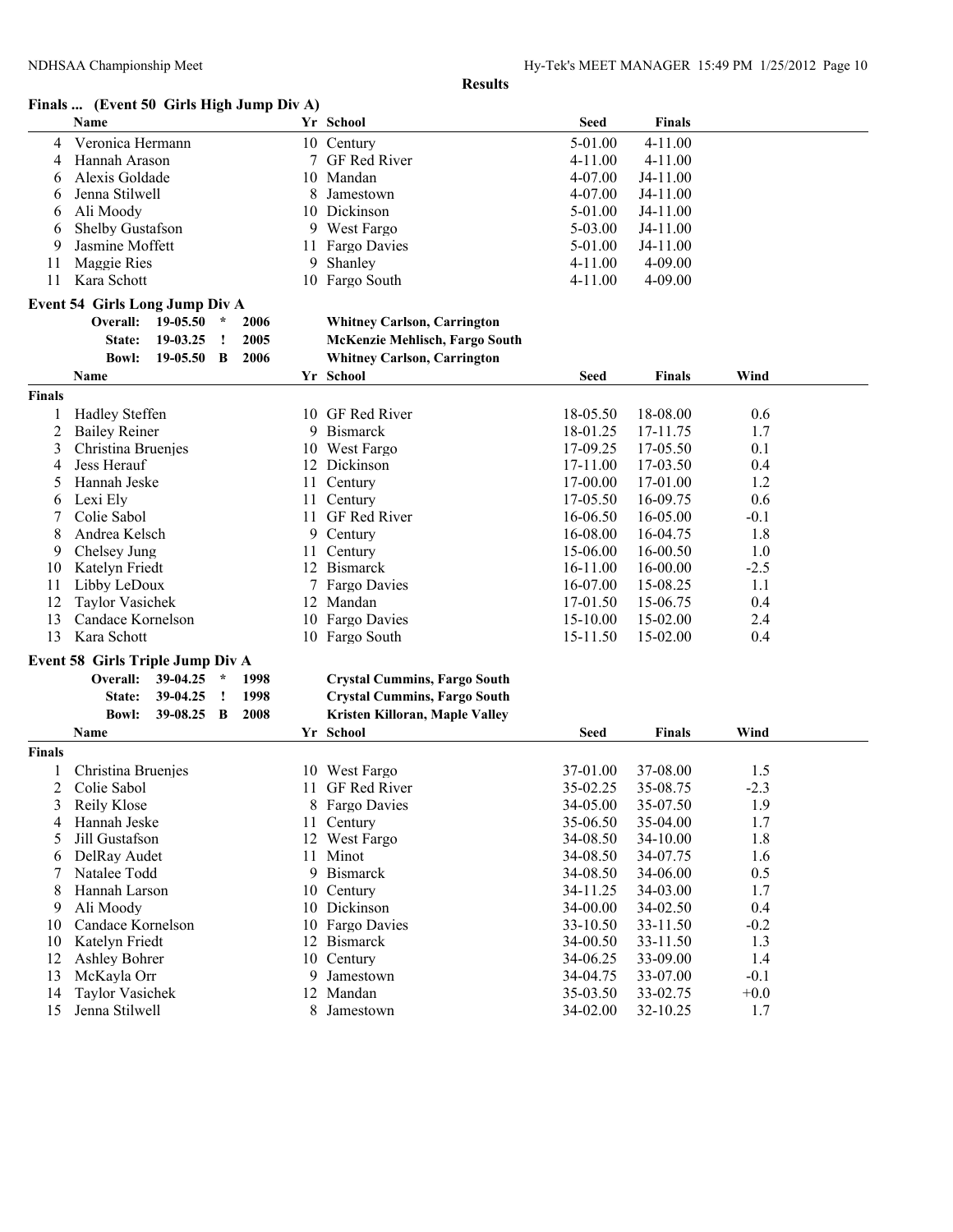|                |                                            |            |          |      |     | <b>Results</b>                        |              |               |      |
|----------------|--------------------------------------------|------------|----------|------|-----|---------------------------------------|--------------|---------------|------|
|                | Finals  (Event 58 Girls Triple Jump Div A) |            |          |      |     |                                       |              |               |      |
|                | Name                                       |            |          |      |     | Yr School                             | <b>Seed</b>  | <b>Finals</b> | Wind |
| 16             | Vanessa Bakken                             |            |          |      |     | 10 GF Red River                       | 33-10.00     | 32-05.75      | 1.1  |
|                | <b>Event 62 Girls Shot Put Div A</b>       |            |          |      |     |                                       |              |               |      |
|                | Overall:                                   | 48-02.75   | $\star$  | 2001 |     | <b>Briona Reynolds, GF Red River</b>  |              |               |      |
|                | State:                                     | 48-02.75   | $\cdot$  | 2001 |     | <b>Briona Reynolds, GF Red River</b>  |              |               |      |
|                | Bowl:                                      | 48-02.75   | B        | 2001 |     | <b>Brionna Reynolds, GF Red River</b> |              |               |      |
|                | <b>Name</b>                                |            |          |      |     | Yr School                             | <b>Seed</b>  | Finals        |      |
| <b>Finals</b>  |                                            |            |          |      |     |                                       |              |               |      |
| 1              | Kayla Simpson                              |            |          |      |     | 12 GF Central                         | $42 - 10.00$ | 42-03.00      |      |
| 2              | <b>Cherae Reeves</b>                       |            |          |      |     | 12 West Fargo                         | 42-08.25     | 41-01.00      |      |
| 3              | Mia Lopez                                  |            |          |      |     | 12 Fargo North                        | 39-00.00     | 40-05.50      |      |
| 4              | Danielle Smith                             |            |          |      | 12  | Century                               | 41-01.00     | 39-00.00      |      |
| 5              | Katie Weigel                               |            |          |      |     | 12 Bismarck                           | 38-04.00     | 38-10.00      |      |
| 6              | Naomi Rust                                 |            |          |      | 10  | <b>Bismarck</b>                       | 37-03.00     | 38-08.00      |      |
| 7              | Briana Bergrud                             |            |          |      | 11  | <b>Bismarck</b>                       | 37-01.00     | 36-09.00      |      |
| 8              | Kelsey Hall                                |            |          |      |     | 9 Century                             | 35-11.00     | 35-10.00      |      |
| 9              | Sam Engel                                  |            |          |      |     | 12 Minot                              | 37-02.00     | 35-09.00      |      |
| 10             | <b>Brook Hildre</b>                        |            |          |      |     | 9 Fargo Davies                        | 35-11.00     | 35-04.50      |      |
| 11             | Alexis Bolstad                             |            |          |      |     | 9 Fargo Davies                        | 38-10.00     | 35-03.00      |      |
| 12             | Allie Kollman                              |            |          |      |     | 12 Fargo South                        | 37-10.00     | 35-02.00      |      |
| 13             | Lydia Kingsley                             |            |          |      | 11  | Fargo South                           | 35-09.00     | 34-05.00      |      |
| 14             | Jennifer Brandt                            |            |          |      |     | 11 Devils Lake                        | 35-10.75     | 34-02.50      |      |
| 15             | Maggie Schwarzkopf                         |            |          |      | 8   | Century                               | 35-10.00     | 33-00.00      |      |
| 16             | Kelsey Urquhart                            |            |          |      | 11  | Jamestown                             | 36-02.00     | 32-08.00      |      |
|                | <b>Event 66 Girls Discus Throw Div A</b>   |            |          |      |     |                                       |              |               |      |
|                | Overall:<br>172-00<br>$\star$              |            |          | 1999 |     | <b>Briona Reynolds, GF Red River</b>  |              |               |      |
|                | State:                                     | 172-00     | <u>!</u> | 1999 |     | <b>Briona Reynolds, GF Red River</b>  |              |               |      |
|                | <b>Bowl:</b>                               | $173-10$ B |          | 1999 |     | <b>Brionna Reynolds, GF Red River</b> |              |               |      |
|                | Name                                       |            |          |      |     | Yr School                             | <b>Seed</b>  | <b>Finals</b> |      |
| <b>Finals</b>  |                                            |            |          |      |     |                                       |              |               |      |
|                | Danielle Clarke                            |            |          |      |     | 11 Williston                          | 135-03       | 134-06        |      |
| $\overline{c}$ | Jayd Eggert                                |            |          |      | 11. | Minot                                 | 136-09       | 132-07        |      |
| 3              | Katie Weigel                               |            |          |      | 12  | <b>Bismarck</b>                       | 125-05       | 125-00        |      |
| 4              | <b>Brook Hildre</b>                        |            |          |      |     | 9 Fargo Davies                        | 107-07       | 118-01        |      |
| 5              | Danielle Smith                             |            |          |      |     | 12 Century                            | 135-01       | 115-09        |      |
| 6              | Naomi Rust                                 |            |          |      |     | 10 Bismarck                           | 116-09       | 115-03        |      |
| 7              | Jennifer Brandt                            |            |          |      |     | 11 Devils Lake                        | 105-08       | 112-05        |      |
| 8              | Kelsey Hall                                |            |          |      |     | 9 Century                             | 115-02       | 111-08        |      |
| 9              | Sam Engel                                  |            |          |      |     | 12 Minot                              | 120-08       | 110-07        |      |
| 10             | Amber Riopelle                             |            |          |      |     | 12 Mandan                             | 119-00       | 107-01        |      |
| 11             | Briana Bergrud                             |            |          |      |     | 11 Bismarck                           | 118-07       | 106-01        |      |
| 12             | Lydia Kingsley                             |            |          |      |     | 11 Fargo South                        | 95-00        | 105-03        |      |
| 13             | Elizabeth Meyer                            |            |          |      |     | 11 Mandan                             | 105-01       | 104-08        |      |
| 14             | Alexis Bolstad                             |            |          |      |     | 9 Fargo Davies                        | 110-08       | 102-04        |      |
| 15             | Emily Berg                                 |            |          |      |     | 12 Fargo North                        | 97-07        | 99-09         |      |
| 15             | Annika Strand                              |            |          |      |     | 11 GF Red River                       | $103 - 10$   | 99-09         |      |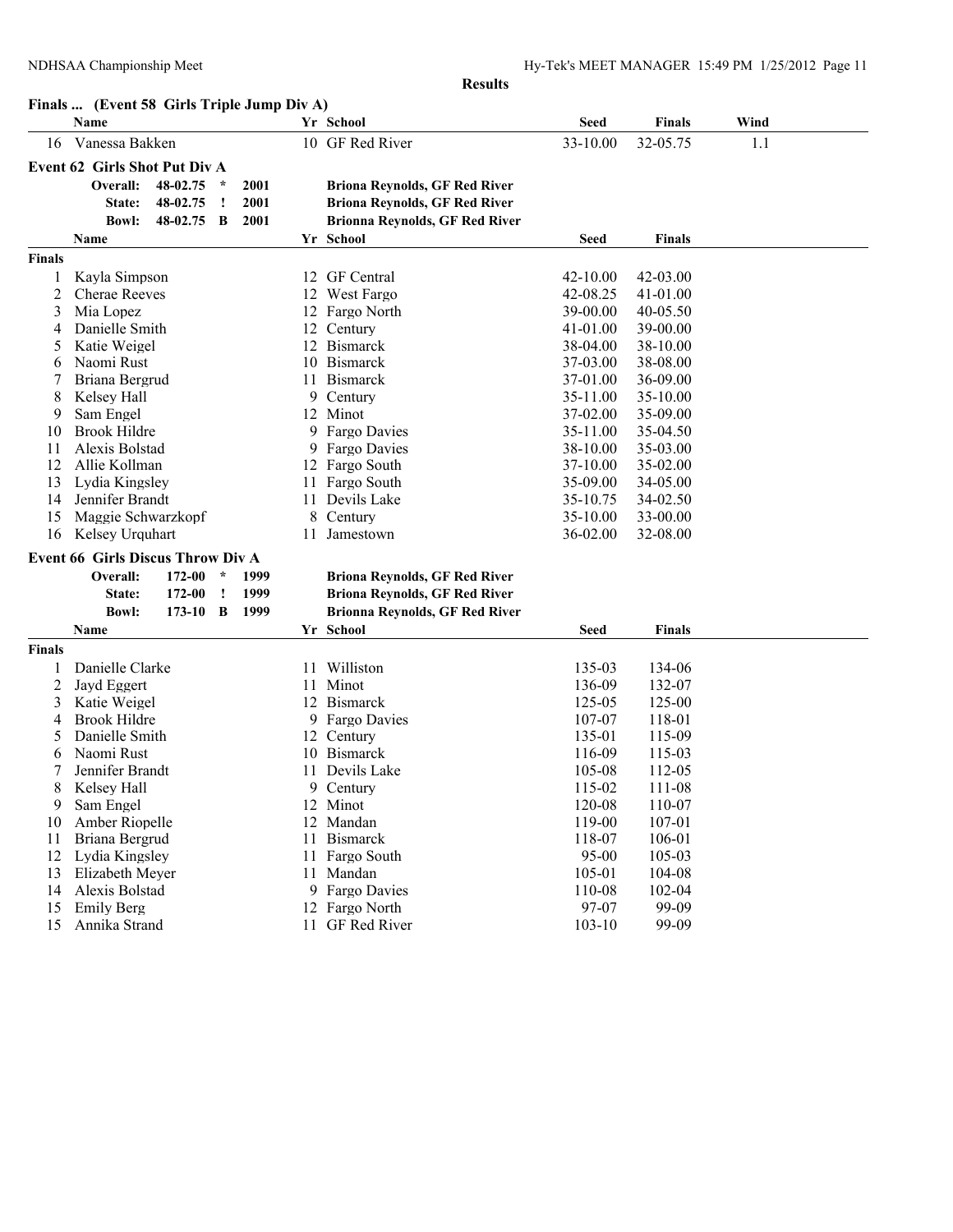**Event 70 Girls Javelin Throw Div A**

|               | Overall:                                           | 148-03     | $\star$       | 2002 |    | <b>Katie Wilson, GF Red River</b>              |                  |               |      |
|---------------|----------------------------------------------------|------------|---------------|------|----|------------------------------------------------|------------------|---------------|------|
|               | State:                                             | 148-03     | $\cdot$       | 2002 |    | <b>Katie Wilson, GF Red River</b>              |                  |               |      |
|               | <b>Bowl:</b>                                       | $145 - 10$ | B             | 2001 |    | Dana Olimb, GF Red River                       |                  |               |      |
|               | Name                                               |            |               |      |    | Yr School                                      | <b>Seed</b>      | <b>Finals</b> |      |
| <b>Finals</b> |                                                    |            |               |      |    |                                                |                  |               |      |
| 1             | Jess Herauf                                        |            |               |      |    | 12 Dickinson                                   | 140-03           | 135-07        |      |
| 2             | <b>Emily Asche</b>                                 |            |               |      |    | 12 GF Red River                                | 123-03           | 122-04        |      |
| 3             | Ashley Zeitvogel                                   |            |               |      |    | 12 GF Red River                                | 120-10           | 119-09        |      |
| 4             | Jayd Eggert                                        |            |               |      | 11 | Minot                                          | 126-09           | 114-03        |      |
| 5             | Danielle Clarke                                    |            |               |      | 11 | Williston                                      | 114-05           | 113-07        |      |
| 6             | <b>Cherae Reeves</b>                               |            |               |      |    | 12 West Fargo                                  | $110 - 11$       | 113-05        |      |
| 7             | Amber Riopelle                                     |            |               |      |    | 12 Mandan                                      | 116-01           | 109-08        |      |
| 8             | Anna Hruby                                         |            |               |      |    | 12 Bismarck                                    | 113-01           | 107-00        |      |
| 9             | Katie Weigel                                       |            |               |      |    | 12 Bismarck                                    | 106-00           | 105-00        |      |
| 10            | Morgan Burrer                                      |            |               |      |    | 12 Wahpeton                                    | 110-01           | 103-02        |      |
| 11            | Jasmine Moffett                                    |            |               |      |    | 11 Fargo Davies                                | 110-04           | 102-01        |      |
| 12            | Jenna Coghlan                                      |            |               |      |    | 11 Valley City                                 | 113-03           | $101 - 10$    |      |
| 13            | Elizabeth Meyer                                    |            |               |      | 11 | Mandan                                         | 112-07           | 100-08        |      |
| 14            | Kate Roscoe                                        |            |               |      | 11 | Jamestown                                      | 110-08           | 99-07         |      |
| 15            | Mia Lopez                                          |            |               |      |    | 12 Fargo North                                 | 106-05           | 94-05         |      |
|               |                                                    |            |               |      |    |                                                |                  |               |      |
|               | <b>Event 74 Girls Pole Vault Div A</b><br>Overall: |            | $\mathcal{N}$ |      |    |                                                |                  |               |      |
|               |                                                    | $12 - 04$  |               | 2006 |    | <b>Kelsey Aide, Bottineau</b>                  |                  |               |      |
|               | State:                                             | $12 - 00$  | $\cdot$       | 2003 |    | Julie Strenkowski, GF Central                  |                  |               |      |
|               | <b>Bowl:</b>                                       | 12-04      | $\mathbf B$   | 2006 |    | Kelsey Aide, Bottineau                         |                  |               |      |
|               | <b>Name</b>                                        |            |               |      |    | Yr School                                      | Seed             | <b>Finals</b> |      |
| Finals        |                                                    |            |               |      |    |                                                |                  |               |      |
| 1             | Hailey Horob                                       |            |               |      | 11 | Williston                                      | 10-00.00         | 10-00.00      |      |
| 2             | Kristen Ceglowski                                  |            |               |      |    | 11 Williston                                   | $9 - 06.00$      | $9 - 09.00$   |      |
| 3             | Marissa Koppy                                      |            |               |      | 8  | Mandan                                         | $9 - 00.00$      | $9 - 00.00$   |      |
| 3             | Solvei Stenslie                                    |            |               |      | 11 | Mandan                                         | $9 - 06.00$      | $9 - 00.00$   |      |
| 5             | Paris Ekman                                        |            |               |      |    | 10 Shanley                                     | $9 - 00.00$      | $J9-00.00$    |      |
| 6             | Ashley Zeitvogel                                   |            |               |      |    | 12 GF Red River                                | 11-00.00         | $J9-00.00$    |      |
| 7             | Haley Moch                                         |            |               |      |    | 10 Century                                     | $9 - 06.00$      | $J9-00.00$    |      |
| 8             | Breanna Schmidt                                    |            |               |      |    | 10 GF Red River                                | 8-06.00          | 8-06.00       |      |
| 9             | Keiley Sampson                                     |            |               |      |    | 12 Fargo South                                 | 8-06.00          | J8-06.00      |      |
| 9             | Cienna Levorsen                                    |            |               |      | 11 | Dickinson                                      | $9 - 00.00$      | J8-06.00      |      |
| 11            | Kaley Stotz                                        |            |               |      |    | 10 West Fargo                                  | $9 - 00.00$      | 8-00.00       |      |
| 11            | Lauren Gietzen                                     |            |               |      | 9. | Century                                        | 10-00.00         | $8 - 00.00$   |      |
| 11            | Abby Osowski                                       |            |               |      |    | 10 GF Central                                  | $9 - 00.00$      | 8-00.00       |      |
|               | 11 Katie Sprague                                   |            |               |      |    | 12 GF Red River                                | 8-00.00          | 8-00.00       |      |
|               | Sierra Kreft                                       |            |               |      |    | 11 Century                                     | $9 - 06.00$      | <b>NH</b>     |      |
|               |                                                    |            |               |      |    | Men - Div A - Team Rankings - 19 Events Scored |                  |               |      |
|               | 1) Bismarck                                        |            |               |      |    | 194                                            | 2) Century       |               | 93.5 |
|               | 3) West Fargo                                      |            |               |      |    | 90                                             | 4) GF Red River  |               | 59   |
|               |                                                    |            |               |      |    |                                                |                  |               |      |
|               | 5) Dickinson                                       |            |               |      |    | 57                                             | 6) Fargo North   |               | 51.5 |
|               | 7) Fargo South                                     |            |               |      |    | 47                                             | 8) GF Central    |               | 38   |
|               | 9) Bismarck St. Mary's                             |            |               |      |    | 30                                             | 10) Mandan       |               | 28   |
|               | 11) Minot                                          |            |               |      |    | 19                                             | 12) Fargo Davies |               | 13   |
|               | 13) Jamestown                                      |            |               |      |    | 11                                             | 14) Williston    |               | 9    |